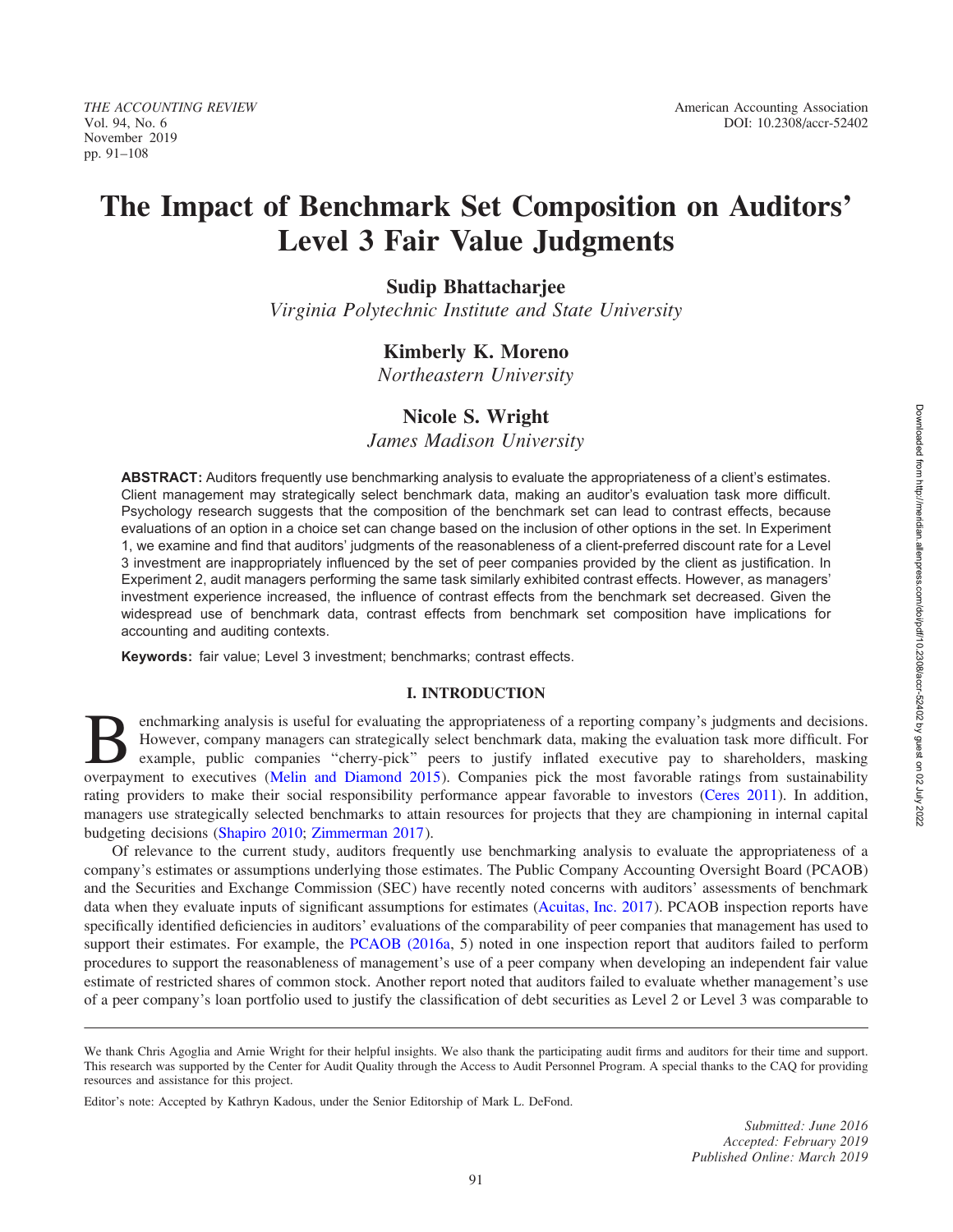the issuer ([PCAOB 2014](#page-17-0), 15). The [PCAOB \(2016b,](#page-17-0) 14) noted in another report that auditors failed to evaluate whether management's selected attrition rates of peer companies in the industry were comparable to the issuer when auditing the fair value of acquired customer relationship intangible assets. The deficiencies noted in these inspection reports indicate that auditors have difficulty with benchmarking analysis. Given the prevalence of these deficiencies, we examine whether one potential source of these deficiencies is the composition of the benchmark set provided by the client to support the assumptions underlying the estimates. We conducted two experiments to examine whether auditors' evaluations of a client's discount rate for a Level 3 investment are inappropriately influenced by the composition of the client-provided benchmark set to support the discount rate.

Most relevant to the current study, psychology research shows that a decision maker's choice of an alternative in a set changes relative to the composition of the other alternatives in the set (e.g., [Bhatia 2013;](#page-16-0) [Huber, Payne, and Puto 1982](#page-17-0); [Moran](#page-17-0) [and Meyer 2006;](#page-17-0) [Noguchi and Stewart 2014](#page-17-0)). Contrast effects occur when an alternative is rated more positively when compared to a less positive alternative than when compared to a more positive alternative. This research finds that preferences depend on the comparisons that individuals make among the attributes of the alternatives in the choice set, in addition to the attributes of the alternatives themselves. We propose that if auditors use such comparative processes during benchmarking analysis, then the composition of the benchmark set may inappropriately influence their evaluations. We focus on benchmarking analysis for a Level 3 investment. An auditor uses a variety of inputs, including general economic conditions and the client's own risk factors, when assessing the reasonableness of the discount rate for a Level 3 investment. In addition, one procedure that auditors typically use to help assess the reasonableness of the discount rate is benchmarking analysis. Client management may, however, strategically select the benchmark data they provide to auditors in support of its chosen discount rate for the Level 3 investment.

Consider a fair value scenario in which management compares the discount rate for an investment to two peer companies to support their preferred discount rate. One peer company may have a more conservative rate than the client-preferred rate and have superior similarity to the Level 3 investment, as it is in the same broad industry and has similar product lines. Another peer company may have a more aggressive rate than the rate of the first peer company, but may be moderately similar to the Level 3 investment, as it is in the same broad industry, but the product lines are in a different subsector. In this situation, auditors are likely to identify that the moderately similar peer company is an inferior comparison to the investment relative to the peer company with superior similarity, and will likely recommend a conservative rate. However, a client could add a third peer company that has low similarity to the investment, as its industry is only tangentially related to the investment. Contrast effects research would predict that because the attributes of the third peer company have low similarity to the investment, the moderately similar peer with an aggressive discount rate might appear more similar to the investment. Rather than independently comparing each peer company to the investment, research on contrast effects suggests that auditors may also contrast the low similarity peer company to the moderately similar peer.<sup>1</sup>

Thus, the objective of Experiment 1 is to determine whether contrast effects from the composition of the benchmark set can change the evaluation of the discount rate made by audit seniors when conducting benchmarking analysis. Further, we examine whether very task-specific structured guidance may be successful at reducing contrast effects.

To test this issue, in Experiment 1, audit seniors took the role of an in-charge auditor and assessed a client's discount rate of a Level 3 investment using benchmarking analysis. Management justified the discount rate by providing information on peer companies. Three experimental groups were used for our benchmark set composition manipulation: Two Peer Companies condition, Plausible Third Peer Company condition, and Implausible Third Peer Company condition. In all three conditions, the client identified two peer companies to justify the weighted average cost of capital (WACC) rate: one had superior similarity to the investment with a conservative discount rate, and one had moderate similarity to the investment with an aggressive discount rate. Auditors in the Two Peers condition only received these two peer companies. Auditors in the Plausible Third Peer condition received a third peer company that had low similarity to the investment, which we predict will make the moderately similar peer company appear more similar to the investment due to contrast effects. To rule out that any results derived from the Plausible Third Peer condition were simply due to the presence of a third peer, we created a Third Implausible Peer condition. This group received a third peer company that had such low similarity to the investment that we did not expect auditors to use it in their judgment.

We found that a greater percentage of auditors in the Plausible Third Peer Company condition assessed the discount rate to be consistent with the client-preferred discount rate than auditors in the Two Peer Companies condition, supporting contrast effects. Results from the Implausible Third Peer Company condition suggest that the results are not due to the mere presence of

As noted earlier, this benchmarking analysis procedure is only one input in an auditor's judgment of the reasonableness of the discount rate. The auditor will also consider other inputs (e.g., economic and client risk factors) to assess the client's discount rate. However, we focus on benchmarking analysis in this study and hold all other inputs constant across experimental conditions.

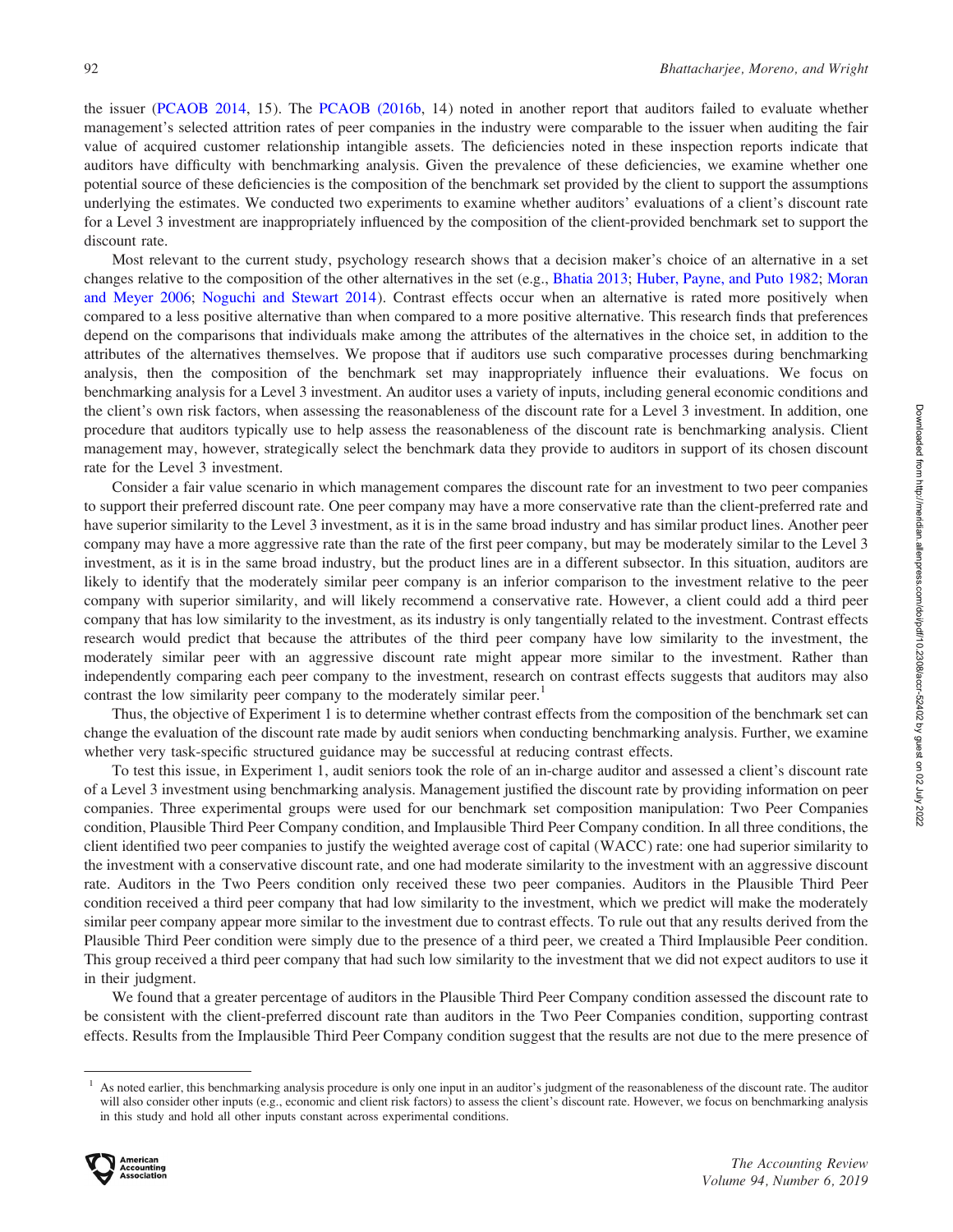a third peer company. We also found that the benchmark set composition had an impact on auditors' documentation of their discount rate assessments, which has far-reaching implications for audit quality. We found that very task-specific instructions reduced, but did not eliminate, the impact of contrast effects due to benchmark set composition.

We ran a second experiment to test whether the results from the first experiment are robust to higher auditor experience levels. Auditors develop knowledge structures through experience [\(Bonner 2008\)](#page-16-0). These knowledge structures enable auditors to focus on relevant information in a judgment ([Shelton 1999;](#page-17-0) Vera-Muñoz, Kinney, and Bonner 2001; [Low 2004](#page-17-0)). Thus, it is plausible that audit managers may have the knowledge structures necessary to determine which peer companies are most relevant to the benchmarking analysis task, which could reduce the impact of contrast effects. Audit managers in Experiment 2 were randomly assigned to the Two Peer Companies condition or to the Plausible Third Peer Company condition. The experimental materials were identical to those materials used in Experiment 1. Findings from Experiment 2 suggest that managers were susceptible to contrast effects, although they appeared to be less susceptible than seniors. We also examined how managers' task-specific experience (i.e., fair value familiarity and experience in auditing investments) impacts their benchmarking analysis performance. As audit managers' experience in auditing investments increased, the impact of a third plausible peer decreased. The impact of fair value familiarity on contrast effects was not significant. These findings appear to indicate that managers improve their performance in benchmarking as they gain certain task-specific experience.

Client management may strategically choose peer companies with more aggressive assumptions to justify their estimates or the assumptions underlying those estimates. When they do this, our results show that auditors may be inappropriately influenced by the composition of the benchmark set when performing a benchmarking analysis task. Specifically, results from Experiment 1 demonstrate that audit seniors were susceptible to contrast effects from the composition of the benchmark set. Results from Experiment 2 suggest that audit managers were susceptible to contrast effects. However, as audit managers' taskspecific experience increased, the influence of the third plausible peer company decreased. Our findings identify potential causes of deficiencies noted by the [PCAOB \(2014](#page-17-0), [2016a](#page-17-0), [2016b](#page-17-0)) inspection reports when auditors assess benchmark data. Our findings should be of interest to audit firms and standard setters when considering the type of guidance and level of auditor expertise needed to improve financial reporting quality of accounting estimates. Our findings are also relevant to any audit area that involves evaluating benchmark appropriateness, such as allowance for loan losses, contingent liabilities, deferred tax assets, goodwill, and hard-to-value investments. These results also have broad implications for other areas of accounting that require benchmarking analysis, such as justification for executive pay, evaluation of social responsibility performance, and support for internal capital budgeting requests.

#### II. LITERATURE REVIEW AND HYPOTHESIS DEVELOPMENT

#### Deficiencies in Auditing Fair Value

PCAOB inspection reports for large public accounting firms indicate that fair value measurements are the most frequently cited accounts for auditor error [\(Acuitas, Inc. 2017](#page-16-0); [Church and Shefchik 2012](#page-16-0); [Griffith, Hammersley, Kadous, and Young](#page-17-0) [2015b;](#page-17-0) [International Forum of Independent Audit Regulators \[IFIAR\] 2016](#page-17-0), [2017](#page-17-0)). Auditors' deficiencies are due, in large part, to the high levels of uncertainty about valuations given volatile financial markets and complex financial instruments ([Cannon](#page-16-0) [and Bedard 2017](#page-16-0)). Importantly, the uncertainty in these estimates can lead to potential management bias in the estimates that poses a risk to financial statement quality. Audit survey research suggests, and PCAOB inspection reports corroborate, that auditors rely too heavily on managements' assumptions in their fair value models [\(Griffith et al. 2015b;](#page-17-0) [IFIAR 2016](#page-17-0)). Auditors sometimes fail to adequately test the assumptions underlying managements' models by focusing on only corroborating management assumptions rather than seeking out and incorporating inconsistent data. This potential lack of professional skepticism toward the assumptions of managements' models has captured regulators' attention ([Griffith, Hammersley, and](#page-17-0) [Kadous 2015a](#page-17-0)).

One assumption that auditors may have to evaluate in Level 3 valuations is a client's chosen discount rate. A client can support a particular discount rate for a Level 3 valuation by comparing its discount rate to those of peer companies in the market place [\(Christensen, Glover, and Wood 2012](#page-16-0)). However, the PCAOB and SEC have noted recent concerns with auditors' assessments of benchmark data when evaluating the inputs of significant assumptions for estimates ([Acuitas, Inc. 2017](#page-16-0)). As previously indicated, inspection reports specifically note problems with auditors' assessments of the comparability of peer companies to support the reasonableness of significant assumptions [\(Acuitas, Inc. 2017;](#page-16-0) [PCAOB 2014,](#page-17-0) [2016a](#page-17-0), [2016b\)](#page-17-0).

Prior audit research has examined auditors' assessments of client-provided discount rates for asset valuation in other settings [\(Earley 2001,](#page-16-0) [2002](#page-16-0)). [Earley \(2001\)](#page-16-0) examined and found that novice auditors could be trained to use information cues of an asset's risk profile to form a judgment about a client's discount rate in a real estate valuation setting. Using the same task, [Earley \(2002\)](#page-16-0) extended this study by examining whether experienced and novice auditors differ in the way they combine the information cues of a real estate asset to assess the reasonableness of the client's discount rate. The author's results indicate that

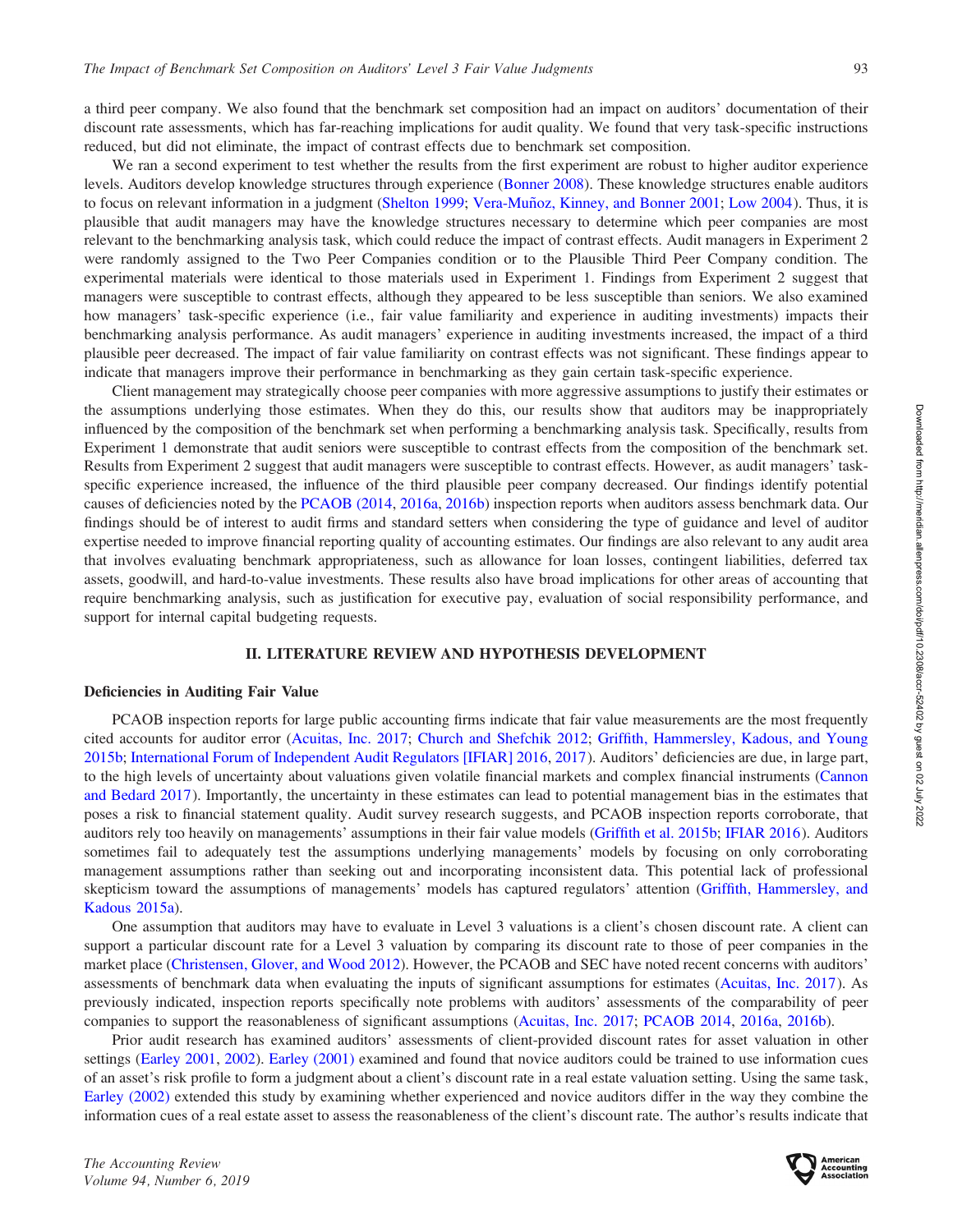experienced auditors outperformed novice auditors in combining multiple information cues to form a judgment for this task. Our study extends this research by examining auditors' judgments in a benchmarking analysis task to assess the reasonableness of a client' discount rate in a Level 3 valuation. We examine whether the composition of the set of peer companies provided by a client to support their discount rate can inappropriately influence auditors' assessments of the rate. We draw on psychology research on comparative decision making to investigate this proposition.<sup>2</sup>

#### Composition of the Benchmark Set

Psychology research suggests that the choice among a set of options can change with the inclusion of other options in the set [\(Trueblood, Brown, Heathcote, and Busemeyer 2013\)](#page-17-0). Choice among a set of alternatives has been shown to depend both upon the values of the attributes of the alternatives themselves and upon the comparisons made between the alternatives ([Huber](#page-17-0) [et al. 1982;](#page-17-0) [Trueblood and Pettibone 2017](#page-17-0)). The presence of an alternative provides a reference against which attributes of another alternative can be compared or contrasted. Attribute values of an alternative are used as references in the evaluation of another alternative, which can lead to contrast effects. Research has established that individuals tend to focus more on relative, rather than absolute, differences ([Wong and Kwong 2005](#page-17-0)).

Contrast effects resulting from the composition of a benchmark set provided by a client could occur when auditors evaluate the client's discount rate for a Level 3 investment. One procedure that auditors typically use to help assess the reasonableness of the discount rate is benchmarking analysis. A client may strategically select benchmark data to support a chosen discount rate for the Level 3 investment. The client could compare their discount rate for the investment to a set of peer companies to justify their choice. The auditor may consider several attributes of the peer companies, such as industry, age, and number and type of product lines, to assess whether the peer companies are reasonable benchmarks for the Level 3 investment.

We propose that auditors assess the similarity between a Level 3 investment and a peer company in a holistic manner. That is, industry is likely to be one of the critical attributes an auditor considers in determining the level of similarity between a peer company and an investment. If the investment and the peer company are not in similar industries, then the remaining attributes are unlikely to be relevant because the investment and peer company are not likely to be comparable. For example, consider a scenario where a client provides three peer companies to justify a discount rate assumption. Peer Company A could have superior similarity in terms of how its attributes compare to the investment because it is in the same broad industry as the investment and specializes in similar product lines. Assume that Peer Company A has a conservative discount rate relative to the client-preferred rate. The client could also provide Peer Company B, which has a more aggressive discount rate than Peer Company A and is only moderately similar to the investment relative to Peer Company A because it operates in the same broad industry as the investment, but its product lines are in a different subsector. An auditor's assessment of the client's discount rate could be influenced to be more aggressive and consistent with Peer Company B if the client provides Peer Company C that has low similarity to the investment, as its industry is only tangentially related to the investment. Research has shown that the addition of an option into a choice set can impact the evaluation and choice of another option in the set because it is easy for decision makers to compare options ([Noguchi and Stewart 2014](#page-17-0)). Peer Company C, a plausible but low similarity peer, could change the manner in which auditors assess the appropriateness of the discount rate assumption in the client's model and make the moderate, aggressive Peer Company B appear more similar than it should. This could lead to the auditor accepting a more aggressive discount rate.

Prior research has shown that auditors are susceptible to contrast effects. Auditors' current judgments have been inappropriately influenced by judgments that they have made on a prior client or a prior task [\(O'Reilly, Leitch, and Wedell](#page-17-0) [2004;](#page-17-0) [Bhattacharjee, Maletta, and Moreno 2007;](#page-16-0) [Asay, Brown, Nelson, and Wilks 2017](#page-16-0)). While appropriate comparative data were not available in the prior auditing research on contrast effects, appropriate comparative data readily exist in our study's benchmarking analysis task. We focus on whether auditors do the appropriate comparison (peer company versus investment) or are influenced by additional irrelevant comparisons (peer company versus peer company). Therefore, it is an empirical question as to whether auditors will be susceptible to contrast effects from the composition of the benchmark set in this context. Given that auditors have been found to be susceptible to contrast effects, we propose that even when an appropriate benchmark is provided, an inappropriate, but plausible, benchmark may impact auditors' judgments. In Experiment 1, we examine the impact

<sup>&</sup>lt;sup>2</sup> We conducted a short survey to better understand an audit senior's role in auditing discount rates in Level 3 fair value instruments. Thirty-six audit seniors from Big 4 and national accounting firms with an average of 36 months of audit experience participated in the survey. Auditors responded to questions regarding the frequency of their involvement with auditing Level 3 fair value instruments and involvement in the testing of discount rates  $(1$ never,  $9 =$  always). When asked about their involvement with auditing Level 3 fair value instruments, 38.9 percent of auditors' responses were in the lower tercile of the scale (1 to 3), 36.1 percent in the middle tercile (4 to 6), and 25 percent in the upper tercile (7 to 9). When asked if they were involved in the testing of discount rates, 38.9 percent of responses were in the lower tercile, 19.4 percent in the middle tercile, and 41.7 percent in the upper tercile. The survey results suggest that senior-level auditors are involved in testing Level 3 fair value instruments and discount rates specifically.

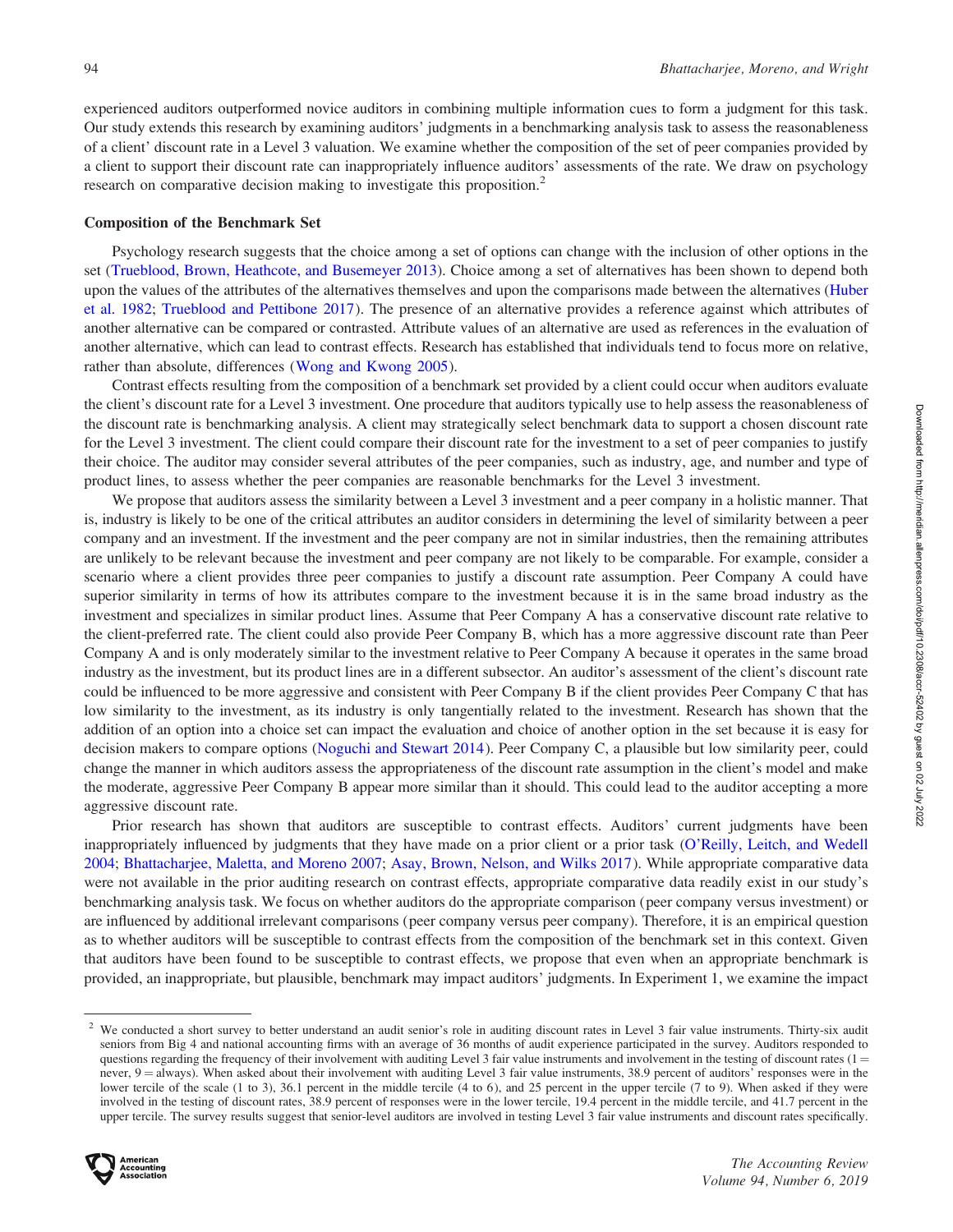of contrast effects on senior auditors' evaluations of the client's discount rate for a Level 3 investment. The following hypothesis is proposed:

H1: When presented with a third plausible peer company, audit seniors will assess the discount rate to be more consistent with the client-preferred rate than when the third peer company is not presented.

## Exploring the Role of Structured Guidance

Given auditors' documented deficiencies in benchmarking analysis, we explore the role that structured guidance could play in improving audit seniors' assessments of client-provided discount rates. An intervention to overcome contrast effects should address the psychological processes underlying the phenomenon. Contrast effects occur because decision makers compare the available alternatives rather than assessing the value of each alternative based on its attributes alone ([Noguchi and Stewart](#page-17-0) [2014](#page-17-0)). This effect is largely a perceptual effect (e.g., [Dhar and Simonson 2003\)](#page-16-0), whereby an alternative in the benchmark set impacts the evaluation of another alternative. Psychology research suggests that interventions that minimize comparisons among alternatives may attenuate contrast effects [\(Palmer, Maurer, and Feldman 2002;](#page-17-0) [Carlson and Bond 2006](#page-16-0)). Thus, structured guidance that explicitly instructs auditors to compare the attributes of the peer companies to the actual investment when conducting benchmarking analysis may be effective at reducing contrast effects. The potential to improve auditor judgment leads us to explore the role of structured guidance.

#### III. EXPERIMENT 1

## Methodology

#### **Participants**

One hundred eleven auditors from Big 4 and other large public accounting firms participated in Experiment 1.3,4 The auditors were primarily audit seniors (89.2 percent), with an average of 36.69 months of experience, and 87.9 percent worked for a Big 4 accounting firm. Audit seniors often evaluate assumptions related to complex estimates [\(Griffith et al. 2015a](#page-17-0)). The participant experience in this study is similar to prior research that has examined the audit of complex estimates utilizing audit seniors (e.g., [Griffith et al. 2015a](#page-17-0)). Auditors were divided into six experimental conditions. Three experimental groups were used to test H1 based on our benchmark set composition manipulation: Two Peer Companies condition, Plausible Third Peer Company condition, and Implausible Third Peer Company condition. To explore the role of structured guidance, three additional experimental groups based on this peer company manipulation received structured guidance. There were no significant differences in months of audit experience across the experimental conditions ( $p = 0.65$ ).

#### Experimental Procedures

Auditors took the role of an in-charge auditor for a hypothetical client and assessed the discount rate of an investment using benchmarking analysis. Participants read client background information, including information on the management team and select financial information. This information was followed by a discussion of the fair value issue. Participants received a memo prepared by management indicating an investment in a non-public company (Healthcare Innovations), which was still in its product development stage. They received background information and the previous two years of unaudited financial statements for Healthcare Innovations. Management had elected to account for the investment under the fair value method as defined by Accounting Standards Codification (ASC) 820. Due to the lack of identifiable similar investments, management classified the investment as a Level 3 and utilized the discounted cash flows method to assess the fair value of the investment. Auditors were told that the audit team had completed some audit work on the discounted cash flows, and that their task was to assess the weighted average cost of capital (WACC) assumption used by management.

The memo then stated that management recognized an unrealized gain of \$9.6 million for the appreciation of their ownership in the investment in the fourth quarter of the current year. Management provided a discounted cash flow worksheet



<sup>3</sup> This research was supported by the Center for Audit Quality (CAQ) Access to Audit Personnel program. In addition, some data were gathered from auditors in public accounting firms using personal contacts at a later date. Therefore, while all participants were subject to randomization, data gathering occurred in two stages. Of the 111 audit seniors who were used in the final analysis for Experiment 1, 82 completed the case electronically, while 29 participants completed the instrument on paper during an internal firm training attended by one of the researchers. In total, 46 auditors were excluded from Experiment 1. Forty-five participants clicked on the Qualtrics link, but did not provide any responses, while one auditor only answered the first

question before quitting.<br><sup>4</sup> The Institutional Review Board at the affiliated university approved the use of human participants for the experiments reported in this paper.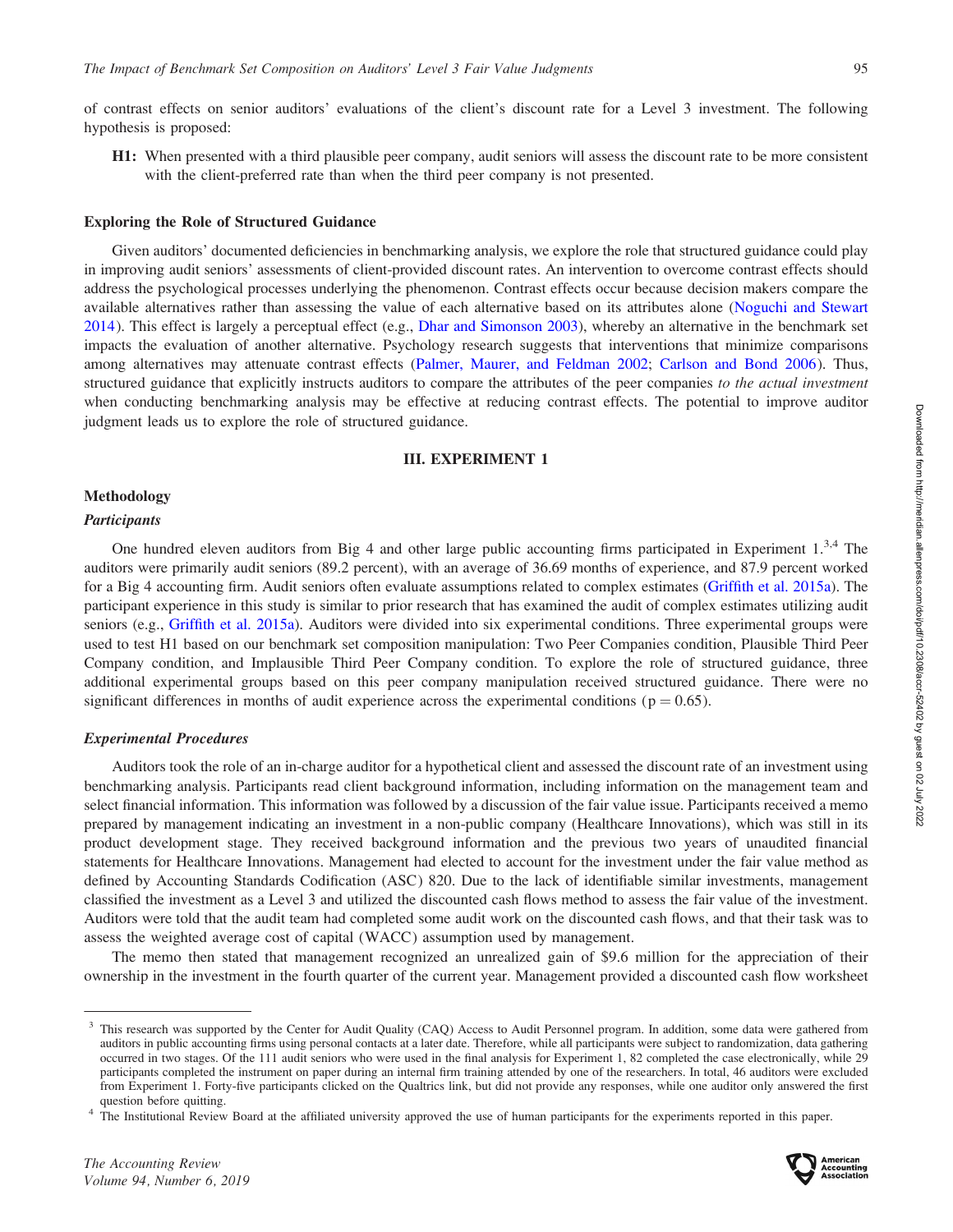that had been audited by the audit team that detailed the cash inflows and outflows. Finally, management provided support for the WACC assumption used to discount the cash flow projections. The memo summarized the risk profile of Healthcare Innovations using four key attributes of the company—the industry (biomedical technology industry), age (established in 2011), number of product lines (one product line, needleless injectors), and size (\$8.4 million total assets). Management stated that they believed an 11 percent WACC was reasonable and provided support for that rate. This support was provided in the form of an industry WACC range (9–15 percent) and information on attributes and the WACC used by different peer companies. These peer companies were used to manipulate the benchmark set composition (see Table 1 for details on the investment and peer companies).

#### Manipulation of the Benchmark Set Composition

In all conditions, the client had identified two peer companies to justify the WACC rate. The benchmarking analysis task involved comparing the investment to the peer companies with respect to industry, product lines, age, and asset size. In designing profiles for the peer companies, we first focused on the similarity of the investment to the peer companies with respect to industry. The industry in which the companies operate is likely to be the primary determinant of similarity when auditors examine comparability holistically. The first peer company, Anacor, Inc., was designed to have superior similarity to the investment because it was in the same broad industry (biotechnology industry, specifically, medical devices) as the investment (see Table 1). It had a similar age (established in 2009), had a similar number and type of product lines (three product lines, one of which was similar to the investment), and had a similar asset size (\$6 million total assets). It utilized a 14.5 percent WACC, a more conservative discount rate than the client's investment. The second peer company, Bivanir Corp., was designed to have moderate similarity to the investment because it was in the same broad industry (biotechnology industry, specifically, hospital equipment) as the investment, but its products (12 product lines) were in a different subsector. It utilized a WACC rate of 10.5 percent, a more aggressive discount rate than the company's investment. We designed these two peer companies such that, without the presence of any additional peer companies, auditors should be able to identify Anacor, Inc. as having superior similarity to the investment and, as such, be skeptical of the client's WACC. Auditors in the Two Peer Companies condition received only these two peer companies.

For the Plausible Third Peer Company condition in Table 1, auditors received information from the client on a third peer company, MedServices Corporation, which was lower in similarity to the investment than Bivanir Corp., the moderate similarity peer. The third peer company was in a tangentially related industry (healthcare and hospital industry). The peer had a WACC rate of 9 percent, which was close, albeit more aggressive than the moderate peer company. Importantly, the purpose of the third plausible peer company was to make the moderate peer company appear more similar to the investment because the third plausible peer, MedServices Corp., had lower similarity to the client's investment than Bivanir Corp. We created an Implausible Third Peer Company condition to rule out the possibility that our results from the Plausible Third Peer Company condition were simply due to the presence of a third peer company. The third implausible peer company, OAI Industries, had a 9 percent WACC rate and had such low similarity to the investment that we did not expect auditors to use it in their judgment.<sup>5</sup>

We gathered data to understand if the third implausible peer company (OAI Industries) was perceived as having lower similarity with the client's investment than the third plausible peer (MedServices Corp.). Ninety-six graduate accounting students with an average of 7.53 months auditing experience (an average of 1.46 auditing internships and 1.08 busy seasons) were randomly assigned to one of two groups. In one group  $(n=48)$ , the participants were presented with information about the client's investment and the third plausible peer company (MedServices Corp.). They were then asked to rate how comparable the peer company was with respect to its industry, age, number of product lines, and size with the client's investment. They also provided an overall assessment of the comparability of the peer company with the client's investment. In the second group  $(n =$ 48), participants were presented information on the client's investment and the third implausible peer company (OAI Industries) and were asked to provide the same ratings. Participants rated greater overall similarity  $(1 = not comparable at all; 9)$  $=$  very comparable) between the third plausible peer company and the client's investment (mean  $=$  3.15) than between the third implausible peer and the client's investment (mean = 2.48;  $t_{94} = 7.715$ ; p = 0.003). Similar results were observed when comparing the client's investment and the third plausible peer versus the client's investment and the third implausible peer with respect to the industry (mean = 4.31 versus 3.13;  $t_{94} = 15.78$ ; p = 0.001), age (mean = 3.15 versus 2.00;  $t_{94} = 18.74$ ; p = 0.001), number of product lines (mean = 2.42 versus 2.06;  $t_{94} = 1.83$ ; p = 0.0895), and size of the companies (mean = 3.15 versus 2.48;  $t_{94} = 4.64$ ; p = 0.017). Collectively, these results confirm that participants perceived that the third implausible peer company had lower similarity to the client's investment than the third plausible peer.

We gathered open-ended data from an expert panel of four auditors from Big 4 audit firms (three audit partners and one senior manager) to confirm the relevance of this issue in practice. Overwhelmingly, their responses confirm the premise that (1) the use of benchmark comparisons is prevalent in auditing, (2) clients sometimes provide less comparable peer companies, and (3) auditors have deficiencies in assessing peer companies.

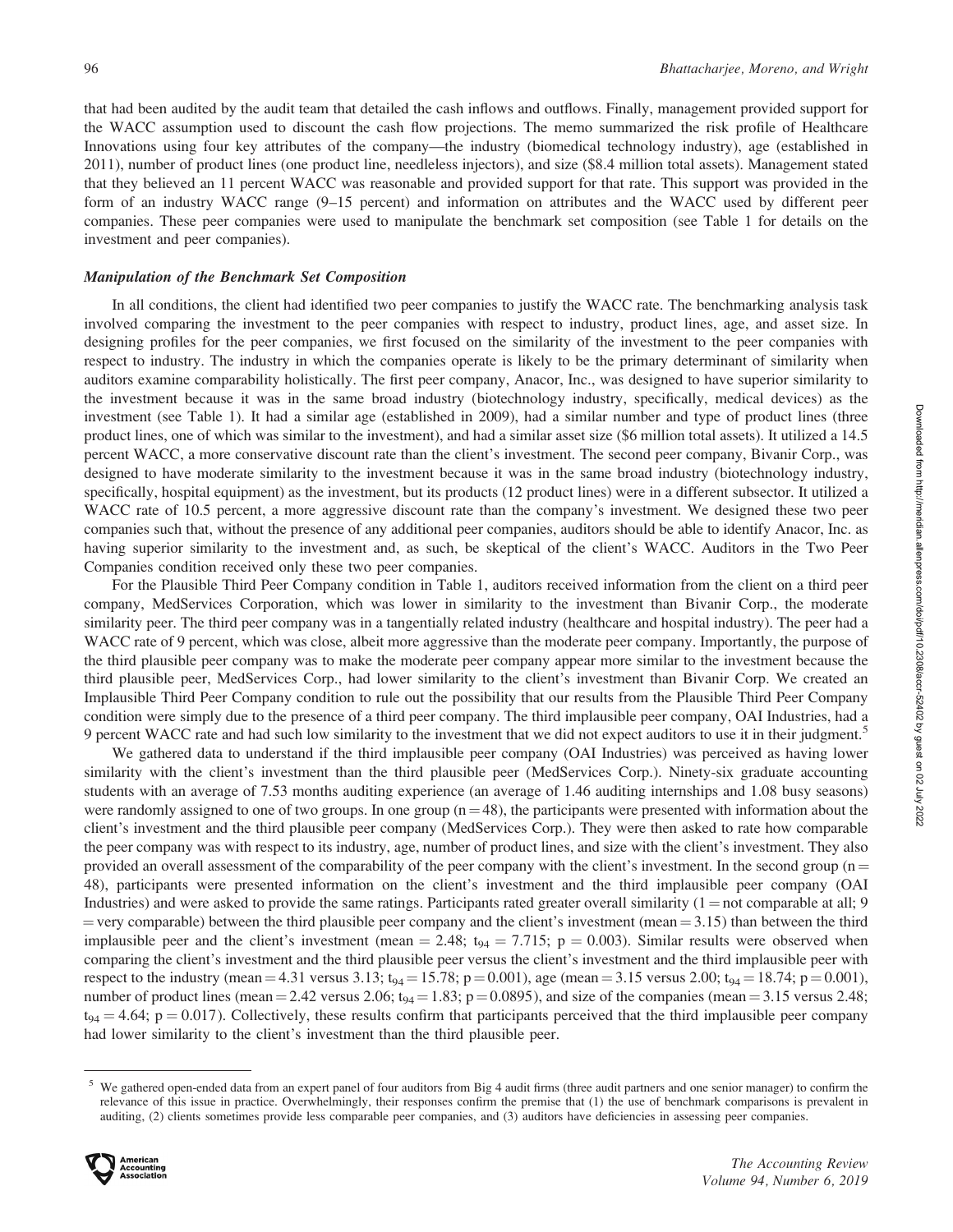|                                 |                                                         | Investment and Peer Company Details and Overview of Benchmark Set Composition of Experimental Conditions                                                                                                                                                                                                                                                                                                                                                                                                                                                                                                                 |                                                                | Peer Companies                                                           |                                                                                             |
|---------------------------------|---------------------------------------------------------|--------------------------------------------------------------------------------------------------------------------------------------------------------------------------------------------------------------------------------------------------------------------------------------------------------------------------------------------------------------------------------------------------------------------------------------------------------------------------------------------------------------------------------------------------------------------------------------------------------------------------|----------------------------------------------------------------|--------------------------------------------------------------------------|---------------------------------------------------------------------------------------------|
| Company<br>Attribute<br>Factors | Investment:<br>Innovations<br>Healthcare                | Similarity:<br>Anacor, Inc.<br>Superior                                                                                                                                                                                                                                                                                                                                                                                                                                                                                                                                                                                  | Moderate Similarity:<br>Bivanir Corp.                          | MedServices Corp.<br>Low Similarity:<br>Plausible                        | Low Similarity:<br><b>OAI</b> Industries<br>Implausible                                     |
| Industry                        | Biomedical technology<br>industry                       | specifically, medical devices<br>industry;<br>Biotechnology                                                                                                                                                                                                                                                                                                                                                                                                                                                                                                                                                              | Biotechnology industry;<br>specifically, hospital<br>equipment | Healthcare and hospital industry                                         | Consumer Health                                                                             |
| Age                             | Established 2011                                        | Established 2009; Public 2012                                                                                                                                                                                                                                                                                                                                                                                                                                                                                                                                                                                            | Established 2008; Public<br>2011                               | Established 1993; Public 1999                                            | Established 1936; Public 1955                                                               |
|                                 | needleless injectors<br>Product Lines One product line- | which is similar to Healthcare<br>Three product lines, one of<br>injectors<br>Innovations'                                                                                                                                                                                                                                                                                                                                                                                                                                                                                                                               | 12 product lines                                               | pharmaceuticals and medical<br>15 product lines that include<br>supplies | Over 90 products within five segments<br>that include Healthcare, Home Care,<br>Family Care |
| Total Assets                    | \$8.4 million                                           | \$6 million                                                                                                                                                                                                                                                                                                                                                                                                                                                                                                                                                                                                              | \$15 million                                                   | \$45 million                                                             | \$1.6 billion                                                                               |
| WACC                            | 11% client-provided                                     | 14.5%                                                                                                                                                                                                                                                                                                                                                                                                                                                                                                                                                                                                                    | 10.5%                                                          | 9%                                                                       | 9%                                                                                          |
|                                 | Experimental Conditions: Benchmark Set Composition:     | All participants were provided the following information: Investment (Healthcare Innovations) Information, and Bloomberg Biotechnology Industry 2013 WACC range = 9-15 percent.<br>Plausible Third Peer Condition = Superior Similarity (Anacor), Moderate Similarity (Bivanir), and Low Similarity/Plausible (MedServices) peer companies; and<br>Implausible Third Peer Condition = Superior Similarity (Anacor), Moderate Similarity (Bivanir), and Low Similarity/Implausible (OAI) peer companies.<br>Two Peer Companies Condition = Superior Similarity (Anacor) and Moderate Similarity (Bivanir) peer companies; |                                                                |                                                                          |                                                                                             |

The Impact of Benchmark Set Composition on Auditors' Level 3 Fair Value Judgments 97

The Accounting Review Volume 94, Number 6, 2019

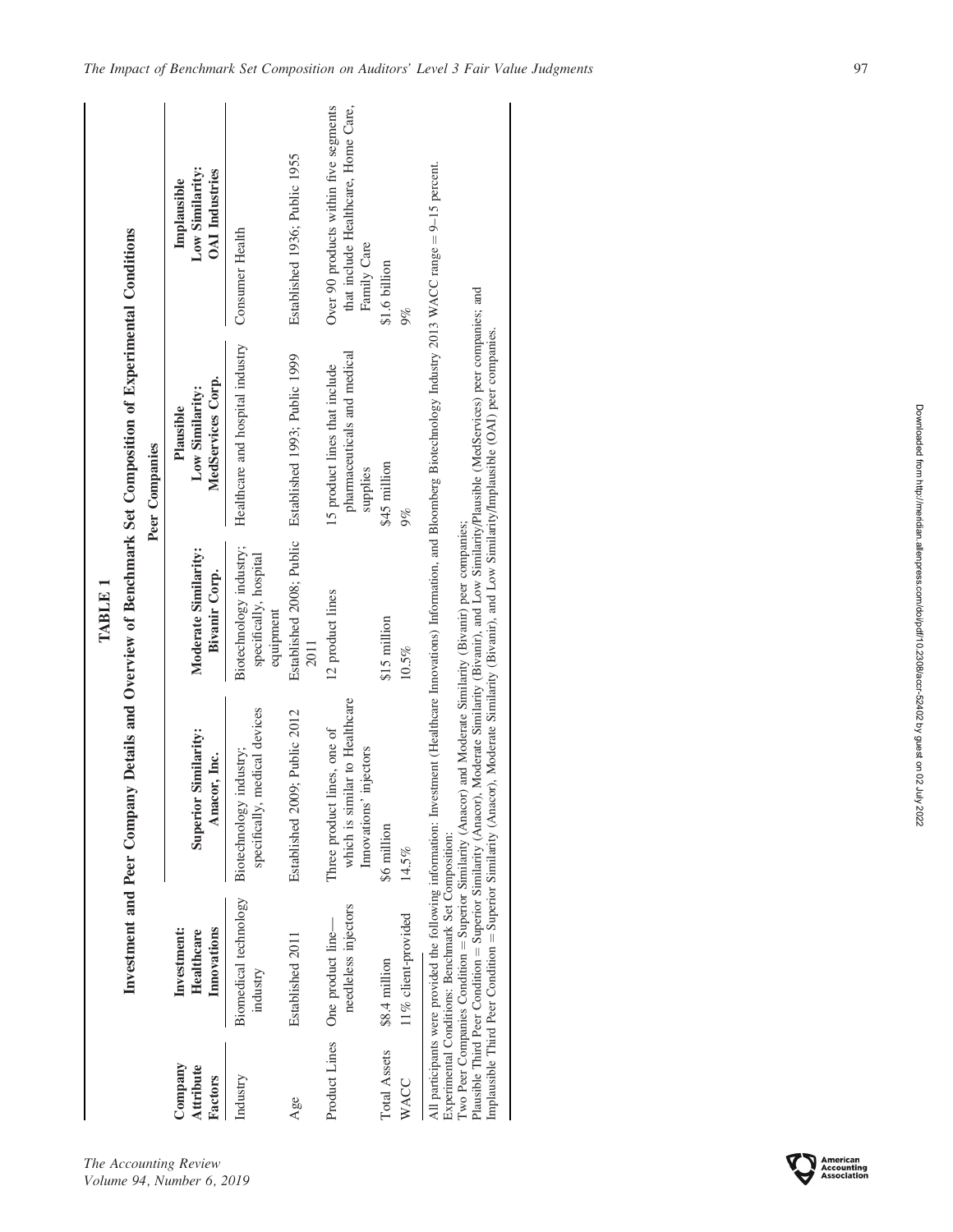To ensure the veracity of the benchmark data, participants in all conditions were told that a search had been performed by an audit team member and that no additional peer companies were identified, and that the WACC rates and features provided for the peer companies agreed with publicly available information.

#### Manipulation of Structured Guidance

To explore the role of structured guidance on audit seniors' judgments, the guidance manipulation was first introduced when auditors were told that the task was to assess the discount rate. It again occurred when information was provided on the peer companies, but prior to auditors making the fair value assessment. The structured guidance was designed from an understanding of the mechanisms of contrast effects from psychology research (e.g., [Palmer et al. 2002;](#page-17-0) [Carlson and Bond](#page-16-0) [2006;](#page-16-0) [Noguchi and Stewart 2014](#page-17-0)). Psychology research suggests that the key to overcoming contrast effects is to get individuals to assess attribute values based on the values themselves and not based on a comparative process. For the structured guidance, participants were told to assess the WACC assumption and related inputs of the client to ensure that they were reasonable, not inconsistent with market information, and based on relevant information. Auditors were then provided very task-specific instructions so that they would compare the peer companies to the investment. Auditors were then given explicit step-by-step instructions to focus on the attributes of the investment relative to those of the peer companies. Participants in the three main experimental conditions designed to test H1 did not receive this guidance. Rather, they were simply told to assess the WACC assumption and related inputs to ensure compliance with ASC 820. All participants documented their assessment of management's WACC assumption.

#### Dependent Variables and Post Experimental Questions

Thereafter, auditors were asked to list the WACC rate that they believed should be used and provide a justification for that rate. A table was provided that allowed auditors to calculate the unrealized gain or loss and the fair value based on the WACC selected. The relationship between auditors' WACC assessments and unrealized gains or losses and resulting fair value assessments were mechanically derived from the WACC. Auditors then responded to several post-experimental, manipulation check, and demographic questions.<sup>6</sup>

## **Results**

#### Test of H1—Auditors' Discount Rate Assessments

Table 2 provides results for the test of H1. Panel A of Table 2 reports the frequency (percentage) of auditors' assessed discount rates across the experimental conditions. The client stated that they believed an 11 percent WACC was reasonable. Auditors' responses were classified into Client-Preferred WACC (indicating less than or equal to 11 percent) or More Conservative WACC (indicating greater than 11 percent). Given the structure of our case, a minor change in the discount rate can have a significant impact on the fair value assessment. If auditors disagreed with management's rate of 11 percent, and thought anything greater than 11 percent would be a more reasonable rate, then an adjustment would be recommended to the client in order to issue a clean opinion.<sup>7</sup>

Panel B of Table 2 indicates that 64.7 percent of the auditors in the Plausible Third Peer condition assessed that the discount rate should be less than or equal to 11 percent (similar to what that the client believed was reasonable), as compared to only 5.9 percent of the auditors in the Two Peer Companies condition (Fisher's Exact Test p-value  $= 0.001$ , one tailed).<sup>8</sup> In our experiment, this difference in the assessed discount rate translates into a large and material difference in the mean unrealized gain assessment between the Two Peer Companies condition (\$3,273,213) and the Plausible Third Peer condition (\$8,259,488).

We performed an additional analysis to see how many auditors agreed with the superior peer company. Recall that the superior peer company utilized a 14.5 percent WACC. Thus, a greater than or equal to 14 percent category indicates an agreement with the superior benchmark.<sup>9</sup> Interestingly, none of the auditors in the Plausible Third Peer condition assessed that

<sup>31.03;</sup>  $df = 5$ ;  $p = 0.001$ ).<br>Two-tailed p-values are reported unless otherwise stated. One-tailed values are reported for directional predictions.<br>Across the three experimental conditions for H1, the vast majority of audit assessment. As such, 14 percent was chosen as the cutoff point for this category.



<sup>&</sup>lt;sup>6</sup> The final versions of the experimental materials were reviewed by eight partners from the audit practice of the firms that participated in the CAQ program. This final review ensured that terminology was consistent with practice and that the experimental task was appropriate for audit seniors. In addition, the partners agreed that the Level 3 fair value task and information provided by management in support of their assumption of the discount

rate was realistic.<br>Recall that auditors were divided into six experimental conditions. Three experimental groups were used to test H1 (Table 2), while three additional experimental groups received structured guidance (Table 4). Across these six experimental conditions, untabulated results also showed that the experimental manipulations significantly influenced the frequency of auditors' assessed discount rates classified into the two WACC categories ( $\chi^2$  =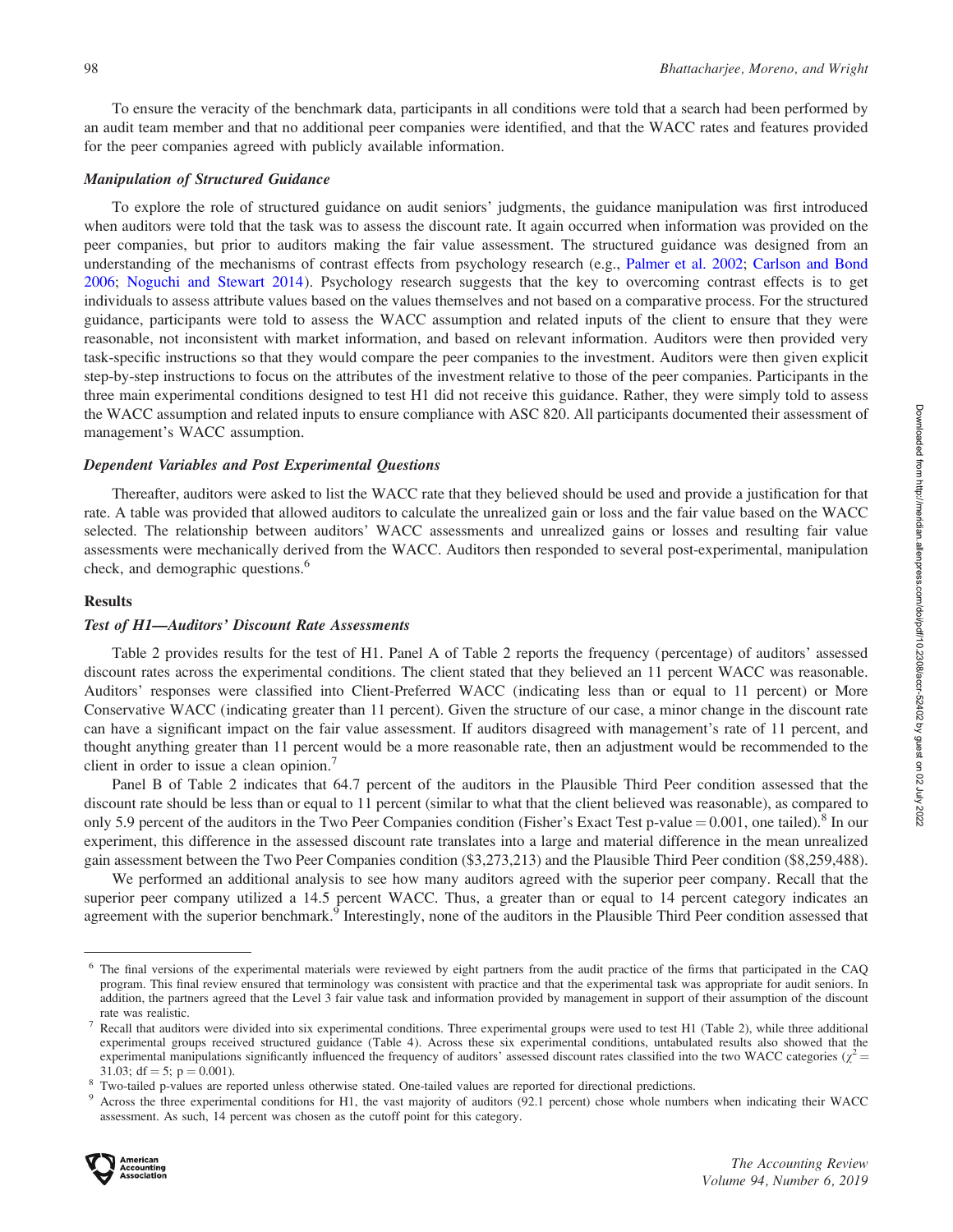# EXPERIMENT 1

# Impact of Benchmark Set Composition on Audit Seniors' Discount Rate Assessments

# Panel A: Frequency (Percentage) of Audit Seniors' Assessments of the WACC by Group<sup>a</sup>

| Variable                                            | <b>Two Peer</b>  | <b>Plausible</b>  | Implausible                 |
|-----------------------------------------------------|------------------|-------------------|-----------------------------|
|                                                     | <b>Companies</b> | <b>Third Peer</b> | <b>Third Peer</b>           |
|                                                     | $(n = 17)$       | $(n = 17)$        | $(n = 21)$                  |
| Client-Preferred WACC: Less than or Equal to $11\%$ |                  | 11                | $\mathcal{D}_{\mathcal{L}}$ |
| More Conservative WACC: Greater than 11%            | $(5.9\%)$        | $(64.7\%)$        | $(9.5\%)$                   |
|                                                     | 16               | 6                 | 19                          |
|                                                     | $(94.1\%)$       | $(35.3\%)$        | $(90.5\%)$                  |
| Total                                               | 17               | 17                | 21                          |
|                                                     | $(100\%)$        | $(100\%)$         | $(100\%)$                   |

# Panel B: Test of H1<sup>b</sup>

|                                                | Fisher's          |
|------------------------------------------------|-------------------|
|                                                | <b>Exact Test</b> |
| <b>Comparisons</b>                             | p-value           |
| Two Peer Companies versus Plausible Third Peer | 0.001             |

# Panel C: Test of the Effects of an Implausible Third Peer Company

|                                                  | Fisher's          |
|--------------------------------------------------|-------------------|
|                                                  | <b>Exact Test</b> |
| <b>Comparisons</b>                               | p-value           |
| Two Peer Companies versus Implausible Third Peer | 0.999             |

<sup>a</sup> Panel A reports the number of audit seniors, across conditions, that assessed different WACC rates that should be used for the discounted cash flows. Management stated that they believed an 11 percent WACC was reasonable, while greater than 11 percent WACC was more conservative.

<sup>b</sup> Panels B and C report Fisher's Exact Test p-values. The Panel B p-value is one-tailed due to directional predictions, while the Panel C p-value is twotailed due to non-directional predictions.

the discount rate should be closer to the superior benchmark, while 82.4 percent of the auditors in the Two Peer Companies condition made that assessment ( $p < 0.001$ ). These findings provide support for H1. When the client provided information about a plausible third peer company that made the moderately similar company appear more similar to the investment, more auditors assessed a lower discount rate than when the plausible third peer company was not provided.

To rule out that our results for H1 were due to the mere presence of a third peer company, Panel C of Table 2 tests auditors' assessments of the WACC in the Implausible Third Peer condition to the Two Peer Companies condition. There were no significant differences in the percentage of auditors who assessed that the discount rate should be less than or equal to 11 percent between the auditors in the Implausible Third Peer condition (9.5 percent) and auditors in the Two Peer Companies condition (5.9 percent) (Fisher's Exact Test p-value  $= 0.999$ ). Furthermore, while 64.7 percent of the auditors in the Plausible Third Peer condition assessed that the discount rate was similar to what the client believed was reasonable, only 9.5 percent of auditors in the Implausible Third Peer condition did so (Fisher's Exact Test p-value =  $0.001$ ).<sup>10</sup>

Auditors also rated how reasonable it was for management to use each peer company as a comparison company to assess the client's investment  $(1 = not reasonable at all; 7 = very reasonable)$ . This variable can provide insight into how the third peer company changed the assessment of the moderately similar peer company. The moderate similarity peer company was assessed higher by auditors in the Plausible Third Peer condition (mean  $=$  4.53) than in the Two Peer Companies condition (mean  $=$ 



<sup>&</sup>lt;sup>10</sup> Given the complex nature of the Level 3 fair value assessment, when asked to describe the next step they would take regarding the audit work of the investment, the majority of the auditors decided that they would not make a final conclusion without talking to their manager. This is consistent with the findings of [Griffith et al. \(2015a\)](#page-17-0), and suggests that auditors at this rank would likely involve their manager in this decision. For each of the three experimental conditions for H1, the following percentage of auditors indicated that they would contact their managers: Two Peer Companies (60 percent), Plausible Third Peer (81.3 percent), and Implausible Third Peer (57.1 percent).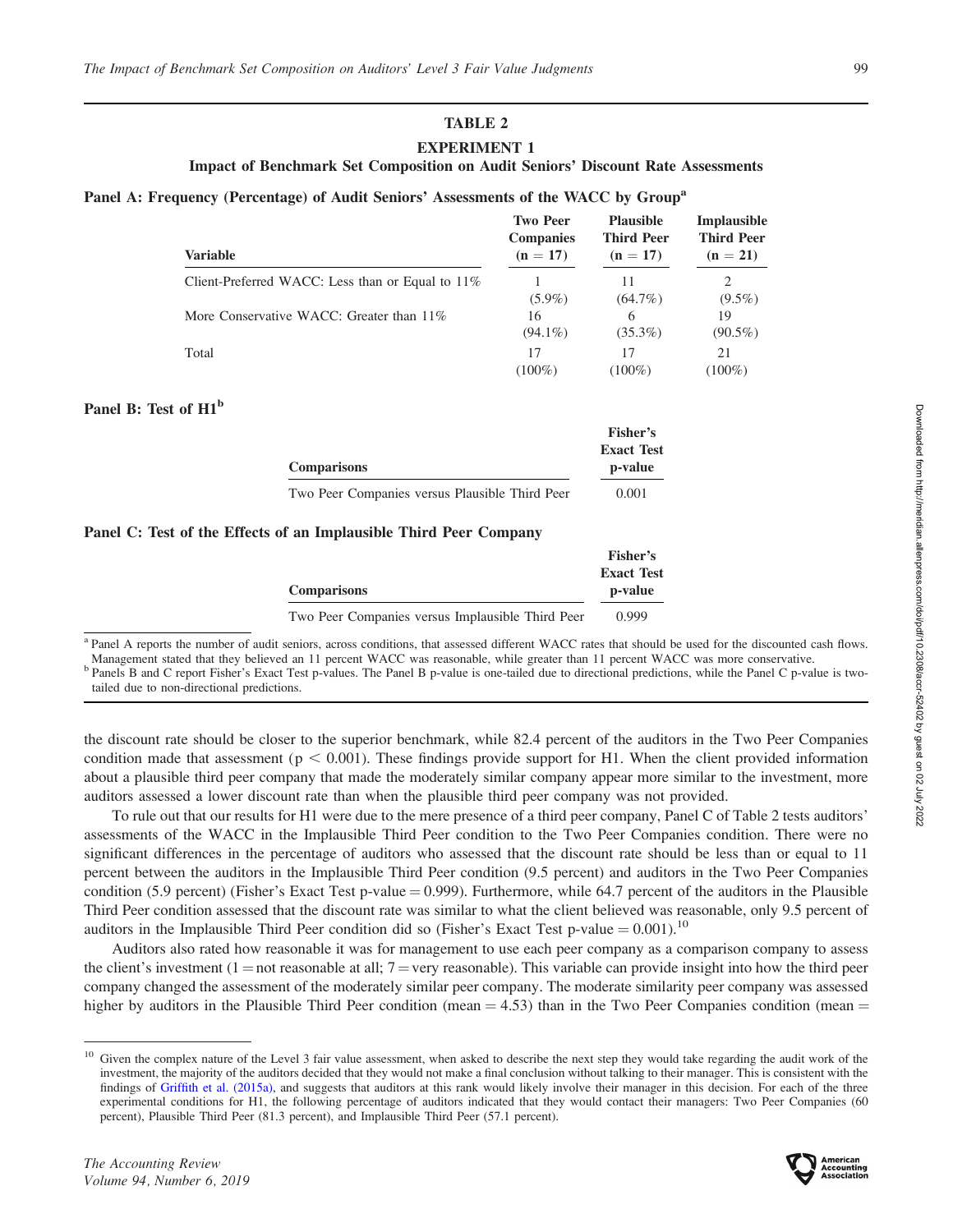2.18) and the Implausible Third Peer condition (mean  $=$  3.33; both  $p < 0.5$ ). Thus, contrast effects due to the presence of a plausible third peer company made the moderate (aggressive) peer company appear reasonable.<sup>11</sup>

#### Auditor Documentation

All participants documented their assessments of management's WACC position. We analyzed this documentation as a second measure of auditors' agreement with the appropriateness of the assumptions used in the client's model. Two authors, blind to the experimental conditions, examined each auditor's documentation. Each assessment of management's WACC position was examined in its totality to ascertain if auditors agreed (or disagreed) with the peer companies provided to justify the discount rate, and if the peers convinced the auditor that management's WACC was reasonable.<sup>12</sup> The agreement level between the coders was 89.2 percent (Kappa =  $0.825$ , p < 0.001) and all differences were reconciled.

The documentation results are reported in Table 3. Panel A of Table 3 reports the number of auditors, across conditions, that agreed or disagreed that the peer comparisons were appropriate or made no mention of them. Untabulated analyses showed that the experimental manipulations significantly influenced auditors' documentation decisions ( $\chi^2 = 12.71$ ; df = 4; p = 0.013). Tests in Panel B indicate that more auditors in the Plausible Third Peer condition agreed that the benchmark set was appropriate (52.9 percent) than auditors in the Two Peer Companies condition (17.6 percent) (Fisher's Exact Test p-value  $= 0.038$ ).<sup>13</sup> The documentation results suggest that contrast effects due to the peer company set composition may be far-reaching, as this documentation could impact superiors' judgments and even specialists [\(Ricchiute 1999](#page-17-0)). We also observe that auditor documentation is not susceptible to contrast effects when an implausible third peer company is presented. As reported in Panel C, only 14.3 percent of the auditors in the Implausible Third Peer condition agreed with management's rate, and this level was similar to that of the Two Peer Companies condition (17.6 percent,  $p > 0.10$ ).

#### Structured Guidance

We explored whether very structured guidance that provides task-specific instructions can improve audit seniors' assessments of a client-provided discount rate.<sup>14</sup> As reported in Table 4, there was still a significant difference in the percentage of auditors who assessed that the discount rate should be less than or equal to 11 percent between the Plausible Third Peer— Structured Guidance condition (28.6 percent) and the Two Peer Companies—Structured Guidance condition (0.0 percent) (Fisher's Exact Test p-value  $= 0.027$ ). No significant differences were observed in the percentage of auditors who assessed that the discount rate should be less than or equal to 11 percent between the Implausible Third Peer condition—Structured Guidance

<sup>&</sup>lt;sup>11</sup> Auditors' reasonableness ratings of the superior peer company were similar for the Two Peer Companies (mean = 5.35), Plausible Third Peer (mean = 5.94), and Implausible Third Peer (mean  $= 6.05$ ) conditions ( $p > 0.5$ ). The assessment of the third peer company was similar between the Plausible Third Peer (mean  $=$  2.76) and the Implausible Third Peer (mean  $=$  2.33) conditions (p  $>$  0.5). Since the ratings of the plausible and implausible low similarity companies did not differ, we examined how the plausible low similarity company was viewed subject to auditors' discount rate assessments. In the Plausible Third Peer condition, auditors who assessed that the discount rate should be less than or equal to 11 percent rated the plausible third peer company to be more reasonable (mean = 3.45) than auditors who assessed the discount rate to be greater than 11 percent (mean = 1.50, p < 0.05).

Auditors who were impacted by the plausible third peer rated this peer company higher than auditors who were not influenced by the company.<br>As an example, the following documentation by auditors was classified as agreeing from auditors' responses): ''The WACC falls within the range of comparable companies in an appropriate industry—Given the assets held and the composition of the Company, the level of risk is in line with the WACC of its competitors (i.e. it falls between the asset composition of Bivanir and Anacor, as does the WACC)." "Reasonable: The Company's WACC appears to be a mix between Anacor and Bivanir's WACC's, which seems reasonable due to the similar industry, asset size, product lines, and date of establishment. Consistent: Based on the audit team's search of additional comparative information and verification of comparative WACC's used in the range, I am comfortable that the WACC range should fall within 9 percent–15 percent. Relevant: The risk profile that was used in calculating the Company's WACC seems to be relevant.'' The following documentation was classified as disagreeing with the peer companies provided by the client (excerpts verbatim from auditors' responses): ''As opposed to the comparative companies, which each have multiple product lines in production, Healthcare Innovations, Inc. is 100 percent reliant on the success of the MediJet product line and has currently only obtained one licensing agreement. Considering the concentration of risk on the one product line as compared to Anacor and Bivanir, a WACC heavily weighted on the low-end of the 9–15 percent Bloomberg range seems aggressive. A WACC more in line with Anacor's 14.5 percent seems more appropriate." "Bivanir and MedServices appear to be more established than Healthcare Innovations, with more assets, and more diversified business lines. Also they are not in same industry. I would challenge just how comparable these companies are to

<sup>&</sup>lt;sup>13</sup> Given that some cells in Panel A of Table 3 have a frequency of less than 5, Fisher's Exact Test was utilized to test the comparisons between groups. Separate  $2 \times 2$  Fisher's Exact Tests were computed for the analyses reported in Panels B and C of Table 3, excluding audit seniors who provided no

mention of the peer companies.<br><sup>14</sup> All participants were asked to rate the specificity of the guidance they received (1 = not specific at all; 7 = very specific) and how helpful the guidance was  $(1 =$ strongly disagree;  $7 =$ strongly agree) when assessing management's WACC position. Auditors in the structured guidance conditions assessed the specificity of the guidance higher (mean = 6.30) and the guidance as more helpful (mean = 6.23) than the specificity (mean = 1.95) and helpfulness (mean = 2.28) assessments of auditors who did not receive the structured guidance (groups used to test H1) (t<sub>109</sub> = 34.35, p = 0.001; and t<sub>108</sub> = 27.18, p  $= 0.001$ , respectively).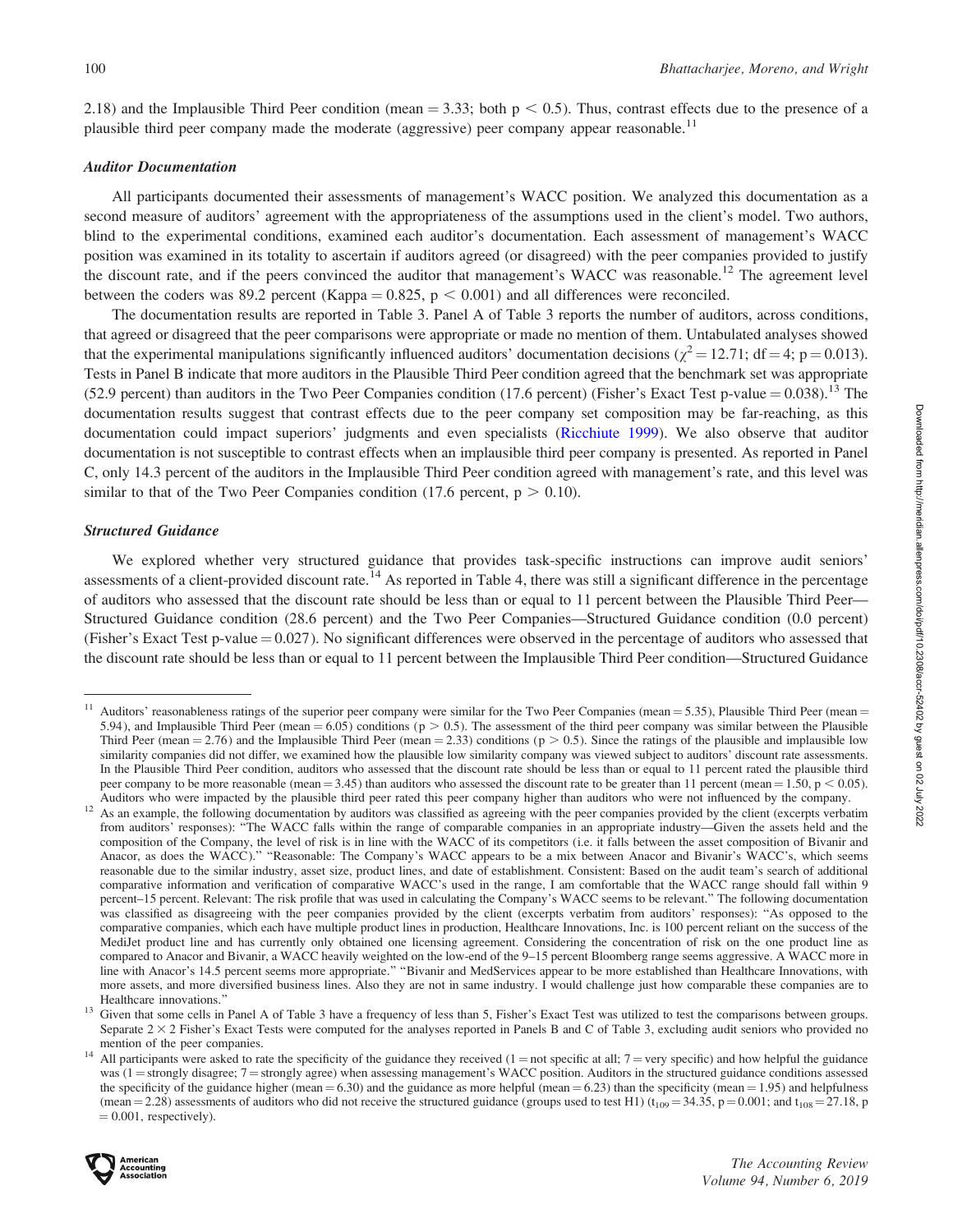## EXPERIMENT 1 Audit Seniors' Documentation of Agreement with the Peer Companies

Panel A: Frequency (Percentage) of Audit Seniors Agreeing or Disagreeing that the Peer Company Comparisons were Appropriate<sup>a</sup>

| <b>Variable</b>               | <b>Two Peer</b><br><b>Companies</b><br>$(n = 17)$ | <b>Plausible</b><br><b>Third Peer</b><br>$(n = 17)$ | Implausible<br><b>Third Peer</b><br>$(n = 21)$ |
|-------------------------------|---------------------------------------------------|-----------------------------------------------------|------------------------------------------------|
| Agreed with peer companies    |                                                   | 9                                                   |                                                |
|                               | $(17.6\%)$                                        | $(52.9\%)$                                          | 14.3%                                          |
| Disagreed with peer companies | 10                                                |                                                     | 17                                             |
|                               | $(58.9\%)$                                        | $(29.5\%)$                                          | 81.0%                                          |
| No mention of peer companies  | 4                                                 | 3                                                   |                                                |
|                               | $(23.5\%)$                                        | $(17.6\%)$                                          | 4.8%                                           |
| Total                         | 17                                                | 17                                                  | 21                                             |
|                               | $(100\%)$                                         | $(100\%)$                                           | $(100\%)$                                      |

# Panel B: Test of H1<sup>b</sup>

|                                                | Fisher's                     |
|------------------------------------------------|------------------------------|
| <b>Comparisons</b>                             | <b>Exact Test</b><br>p-value |
| Two Peer Companies versus Plausible Third Peer | 0.038                        |

## Panel C: Test of the Effects of an Implausible Third Peer Company

|                                                  | <b>Fisher's</b>              |
|--------------------------------------------------|------------------------------|
| <b>Comparisons</b>                               | <b>Exact Test</b><br>p-value |
| Two Peer Companies versus Implausible Third Peer | 0.658                        |

<sup>a</sup> Panel A reports an analysis of the number of audit seniors, across conditions, that agreed or disagreed that the client's peer company comparisons were appropriate.

 $b$  Given that some cells in Panel A have a frequency of less than 5, Fisher's Exact Test was utilized to test the comparisons. Separate  $2 \times 2$  Fisher's Exact Tests were computed for the analyses reported in Panels B and C, excluding audit seniors who provided no mention of the peer companies. The Panel B p-value is one-tailed due to directional predictions, while the Panel C p-value is two-tailed due to non-directional predictions.

condition (10.5 percent) and auditors in the Two Peer Companies condition—Structured Guidance condition (0.0 percent) (Fisher's Exact Test p-value  $= 0.489$ ).

We next examined if the pattern of the results in the structured guidance conditions are different than the results without the structured guidance. A comparison between the plausible third peer conditions with or without structured guidance indicates that 64.7 percent of the auditors in the Plausible Third Peer condition (Table 2) assessed that the discount rate should be less than or equal to 11 percent, as compared to only 28.6 percent of the auditors in Plausible Third Peer—Structured Guidance condition (Table 4) (Fisher's Exact Test p-value  $= 0.048$ ). Thus, it appears that very structured guidance providing task-specific instructions can help to partly reduce contrast effects.

To provide insight into the processing mechanism driving the partial success of the structured guidance, 32 additional auditors were randomly assigned to one of two conditions—Plausible Third Peer—No Structured Guidance ( $n = 17$ ) or Plausible Third Peer—Structured Guidance  $(n=15)$ . Auditors received the same experimental materials as auditors in the main experiment. In addition, these auditors assessed how comparable each of the four attributes (i.e., industry, age, number of product lines, and size) of the moderate similarity peer company was to the four attributes of the investment  $(1 = not$ comparable at all;  $7 =$  very comparable). The manipulation check and the WACC results are consistent with those reported in the main results in Experiment 1. In addition, auditors' mean ratings of the moderate peer company's industry (6.00), age (6.18), product lines (5.12), and size (4.76) in the Plausible Third Peer—No Structured Guidance were more comparable to the investment than the respective age (4.40), industry (4.93), product lines (2.27), and size (1.40) of the Plausible Third Peer—

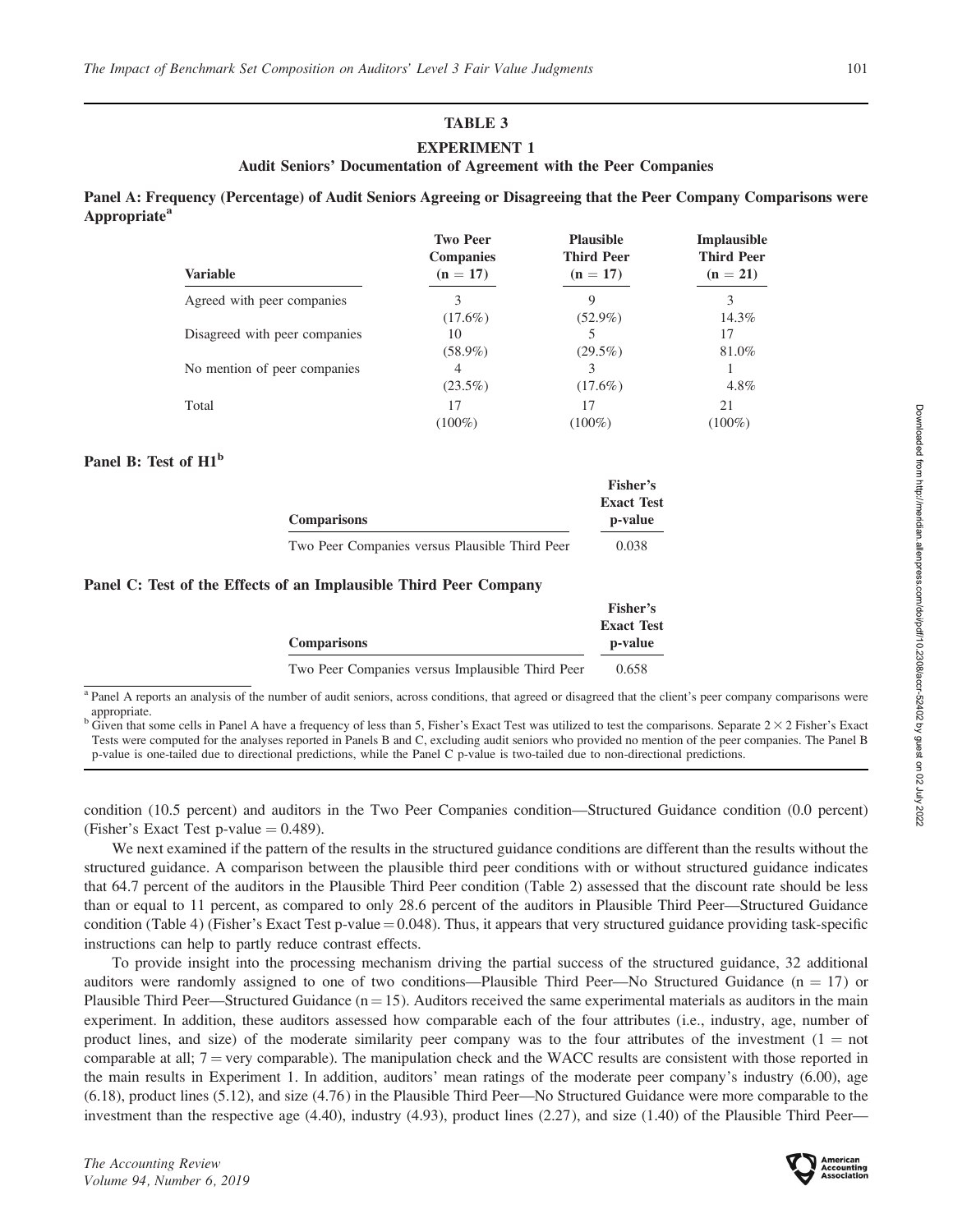# EXPERIMENT 1

Impact of Benchmark Set Composition on Audit Seniors' Discount Rate Assessments Exploring the Role of Structured Guidance

# Panel A: Frequency (Percentage) of Audit Seniors' Assessments of the WACC by Group<sup>a</sup>

|                                                     |                  | <b>Structured Guidance</b> |                   |
|-----------------------------------------------------|------------------|----------------------------|-------------------|
| <b>Variable</b>                                     | <b>Two Peer</b>  | <b>Plausible</b>           | Implausible       |
|                                                     | <b>Companies</b> | <b>Third Peer</b>          | <b>Third Peer</b> |
|                                                     | $(n = 16)$       | $(n = 21)$                 | $(n = 19)$        |
| Client-Preferred WACC: Less than or Equal to $11\%$ | $\Omega$         | 6                          | 2                 |
|                                                     | $(0.0)\%$        | $(28.6)\%$                 | $(10.5)\%$        |
| More Conservative WACC: Greater than $11\%$         | 16               | 15                         | 17                |
|                                                     | $(100)\%$        | $(71.4)\%$                 | $(89.5)\%$        |
| Total                                               | 16               | 21                         | 19                |
|                                                     | $(100\%)$        | $(100\%)$                  | $(100\%)$         |

## Panel B: Test of the Effects of a Plausible Third Peer Company<sup>b</sup>

| <b>Comparisons</b>                                                    | Fisher's<br><b>Exact Test</b><br>p-value |
|-----------------------------------------------------------------------|------------------------------------------|
| Structured Guidance—Two Peer Companies versus<br>Plausible Third Peer | 0.027                                    |

## Panel C: Test of the Effects of an Implausible Third Peer Company

| <b>Comparisons</b>                            | Fisher's<br><b>Exact Test</b><br>p-value |
|-----------------------------------------------|------------------------------------------|
| Structured Guidance—Two Peer Companies versus | 0.489                                    |
| Implausible Third Peer                        |                                          |

<sup>a</sup> Panel A reports the number of audit seniors, across conditions, that assessed different WACC rates that should be used for the discounted cash flows. Management stated that they believed an 11 percent WACC was reasonable, while greater than 11 percent WACC was more conservative. <sup>b</sup> Panels B and C report Fisher's Exact Test p-values. The p-values are two-tailed due to non-directional predictions.

Structured Guidance condition (all  $p < 0.05$ ). These findings demonstrate that the partial success of the structured guidance is due to the manner in which the guidance alters the evaluation of the peer attributes.

## IV. EXPERIMENT 2

## Motivation and Methodology

In Experiment 1, senior auditors were susceptible to contrast effects from the client-provided set of peer companies when performing a benchmarking analysis to assess the discount rate. We ran Experiment 2 to test whether the results from our first experiment are robust to higher experience levels. On one hand, audit managers may be less susceptible to contrast effects because auditors acquire highly developed knowledge structures through experience [\(Shelton 1999;](#page-17-0) [Bonner 2008\)](#page-16-0). Knowledge structures enable decision makers to focus on important problem features and consider relevant information [\(Hammersley](#page-17-0) [2006](#page-17-0)). Experienced auditors with highly developed knowledge structures focus on relevant information and ignore irrelevant information [\(Shelton 1999;](#page-17-0) Vera-Muñoz et al. 2001; [Low 2004](#page-17-0); [Hammersley 2006](#page-17-0)).

For example, [Shelton \(1999\)](#page-17-0) found that audit managers and partners were less susceptible to the dilution effect than audit seniors in a going concern judgment. The author contends that more experienced auditors have highly developed knowledge structures and use directed strategies to focus on only relevant information. Most relevant to the current study, [O'Reilly, Leitch,](#page-17-0)

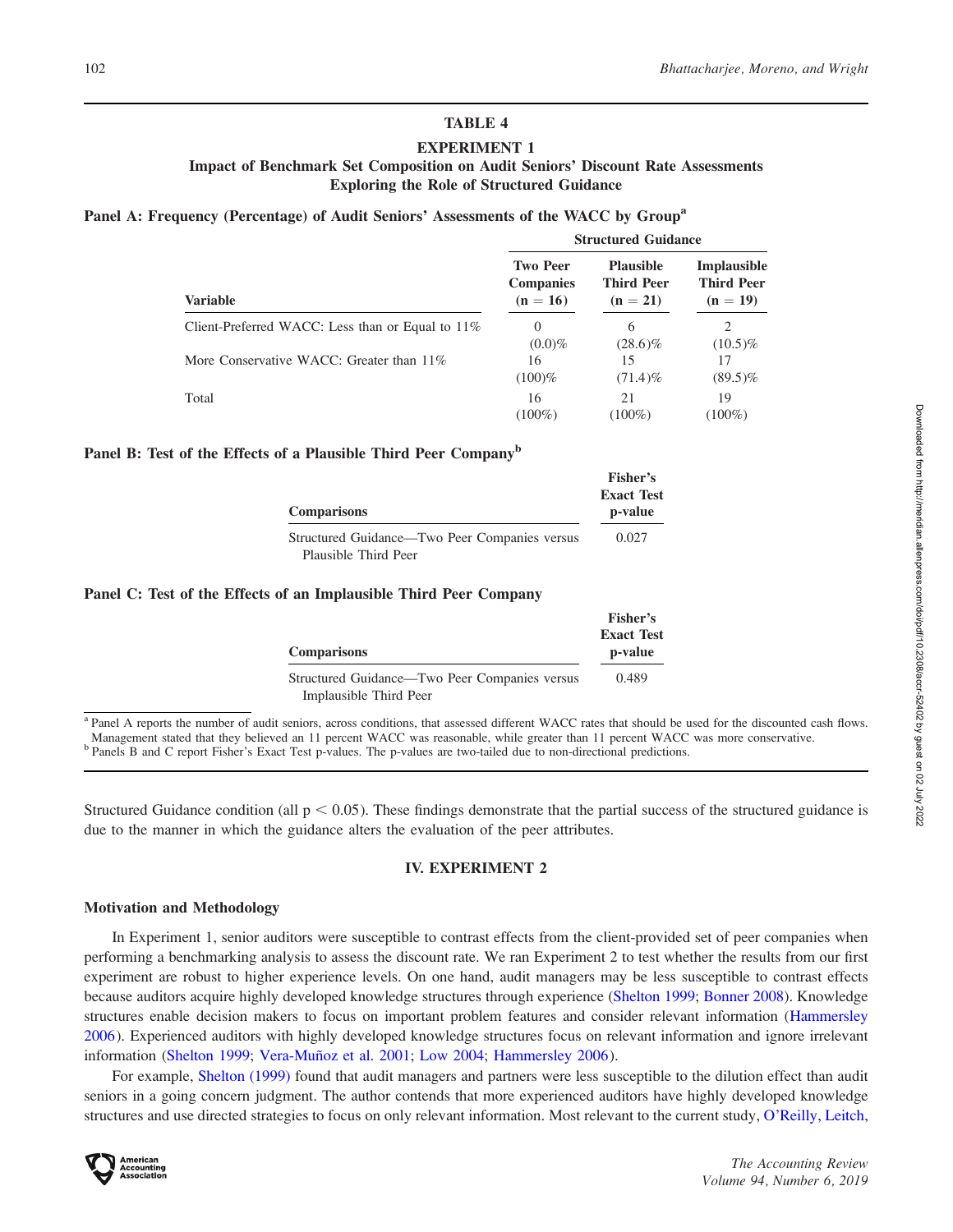[and Wedell \(2004\)](#page-17-0) found that task experience in loan analysis weakens, but does not eliminate, the impact of contrast effects from a set of prior loans on a current loan assessment under certain conditions. The authors propose that auditors were less susceptible to contrast effects in conditions where auditors' task experience provided a context to evaluate the current loan and created less reliance on the prior comparative data. When auditors had less task experience, they relied more on the prior loans to assess the current loan. Thus, it is plausible that audit managers may have the necessary knowledge structures to determine which peer companies are most relevant in the current study's benchmarking analysis task. Audit managers are likely to have more experience with auditing Level 3 investments and benchmarking analysis than audit seniors. Consequently, managers may have the developed knowledge structures to be able to identify and attend to the most relevant peer companies in the benchmarking analysis task and be less swayed by a plausible third peer company.

On the other hand, the robustness of contrast effects with experienced decision makers has been demonstrated within and outside the auditing context. As previously noted, [O'Reilly et al. \(2004\)](#page-17-0) found that task experience attenuated but did not eliminate contrast effects in their loan assessment, demonstrating the strength of comparative decision making. In addition, [Asay et al. \(2017\)](#page-16-0) found that higher rank auditors (i.e., managers and partners) were susceptible to contrast effects due to different financial reporting regimes. Managers and partners' reporting judgments under IFRS were systematically influenced away from the accounting treatment supported by standards from another regime (U.S. generally accepted accounting principles [GAAP]). Auditors who applied current international financial reporting standards (IFRS) guidance judged an impairment reversal as more appropriate under IFRS when they first judged the appropriateness of an impairment reversal under the U.S. standard. Similarly, experienced decision makers in other applied domains have been susceptible to comparative-based decision making. Experienced Olympic judges, attending physicians, and judicial experts have been found to be susceptible to contrast effects ([Damisch, Mussweiler, and Plessner 2006](#page-16-0); [Englich and Mussweiler 2001](#page-16-0); [Englich,](#page-17-0) [Mussweiler, and Strack 2006](#page-17-0); [Yeates, O'Neill, Mann, and Eva 2012\)](#page-17-0). In sum, research within and outside of auditing suggests that contrast effects are robust, and experience has only been found to reduce, but not eliminate, the bias in some conditions. This research leads us to test whether contrast effects will impact audit managers' judgments in our benchmarking analysis task.

Thirty-three managers with an average of 77.52 months of audit experience participated in Experiment 2. The managers reported that they spent an average of 58.33 hours over the last year evaluating audit work performed on the valuation of Level 2 or Level 3 assets or liabilities. Auditors were randomly divided into two of the experimental conditions from Experiment 1, the Two Peer Companies condition and the Plausible Third Peer Company condition. Experimental materials for these two conditions were the same as in Experiment 1.

#### **Results**

#### Audit Managers' Discount Rate Assessments

Panel A of Table 5 presents the frequency (percentage) of audit managers' assessed discount rates for the two experimental conditions. Auditors' responses were classified into two categories: Client-Preferred WACC (indicating less than or equal to 11 percent) or More Conservative WACC (indicating greater than 11 percent). Panel B of Table 5 indicates that 25 percent of the audit managers in the Plausible Third Peer condition assessed that the discount rate should be less than or equal to 11 percent, as compared to 0 percent of the managers in the Two Peer Companies condition (Fisher's Exact Test p-value  $= 0.044$ ). Thus, replicating Experiment 1 using audit managers, contrast effects still exist for managers.

While comparisons across experiments should be made with caution, we examined if the pattern of the WACC results for audit seniors (Table 2) was different than those of managers (Table 5). A Mantel-Haenszel test indicates significant differences between the audit seniors and the audit managers groups (Mantel-Haenszel  $\chi^2 = 14.81$ ; p = 0.001).<sup>15</sup> A lower percentage of audit managers in the Plausible Third Peer condition (25 percent) agreed with the client-preferred WACC than audit seniors in the Plausible Third Peer condition (64.7 percent) ( $p = 0.037$ ). Subject to the caveat of making comparisons across experiments, audit managers appear to be less susceptible to contrast effects than audit seniors.

#### Managers' Documentation

Two authors, blind to the experimental conditions, examined each manager's documentation and coded the responses as either agreeing or disagreeing that the benchmark set suggests that the discount rate is reasonable or made no mention of the set (agreement level  $= 93.9$  percent; Kappa  $= 0.871$ , p  $< 0.001$ ). Panel A of Table 6 presents managers' documentation results for the two experimental conditions. Audit managers' agreement with the client's benchmark set in the Plausible Third Peer



<sup>&</sup>lt;sup>15</sup> A Mantel-Haenszel  $\chi^2$  statistic was used to compare across groups because it is effective when some cell counts are zero ([Hosmer and Lemeshow 1989;](#page-17-0) [Agresti 1996](#page-16-0)).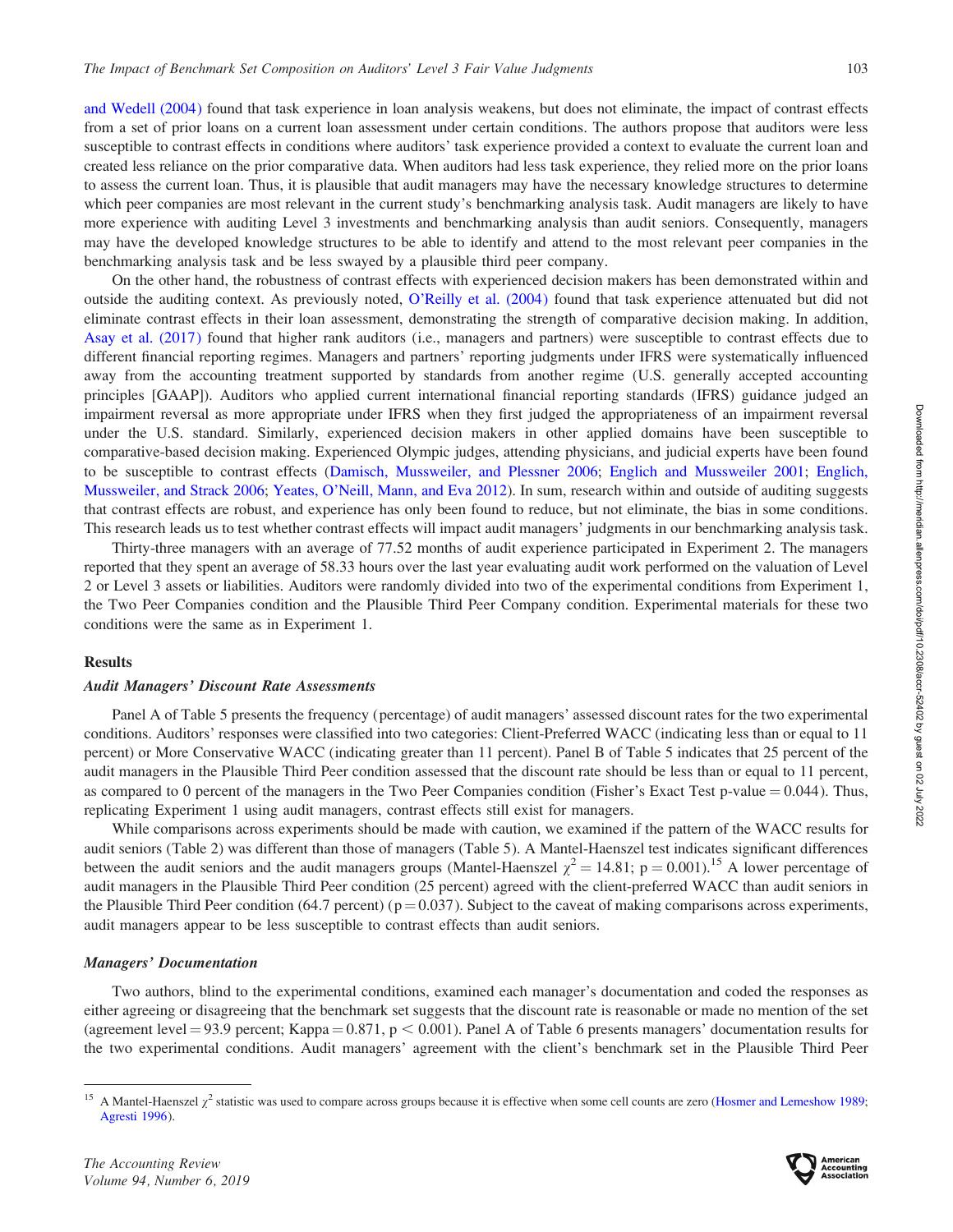# EXPERIMENT 2

## Impact of Benchmark Set Composition on Audit Managers' Discount Rate Assessments

# Panel A: Frequency (Percentage) of Audit Managers' Assessments of the WACC by Group<sup>a</sup>

| <b>Variable</b>                                     | <b>Two Peer</b><br><b>Companies</b><br>$(n = 17)$ | <b>Plausible</b><br><b>Third Peer</b><br>$(n = 16)$ |
|-----------------------------------------------------|---------------------------------------------------|-----------------------------------------------------|
| Client-Preferred WACC: Less than or Equal to $11\%$ | $\theta$                                          | 4                                                   |
|                                                     | $(0.0\%)$                                         | $(25.0\%)$                                          |
| More Conservative WACC: Greater than $11\%$         | 17                                                | 12                                                  |
|                                                     | $(100.0\%)$                                       | $(75.0\%)$                                          |
| Total                                               | 17                                                | 16                                                  |
|                                                     | $(100\%)$                                         | $(100\%)$                                           |

## Panel B: Test of the Effects of a Plausible Third Peer Company<sup>b</sup>

| <b>Comparisons</b><br>(Audit Managers)         | Fisher's<br><b>Exact Test</b><br>p-value |
|------------------------------------------------|------------------------------------------|
| Two Peer Companies versus Plausible Third Peer | 0.044                                    |

<sup>a</sup> Panel A reports the number of audit managers, across conditions, that assessed different WACC rates that should be used for the discounted cash flows. Management stated that they believed an 11 percent WACC was reasonable, while greater than 11 percent WACC was more conservative.

<sup>b</sup> Panel B reports Fisher's Exact Test p-values. The p-value is two-tailed due to non-directional predictions.

condition (25 percent) was higher than managers' agreement in the Two Peer Companies condition (0 percent) (Fisher's Exact Test p-value  $= 0.043$ .<sup>16</sup> These results suggest that audit managers' documentation was susceptible to contrast effects.

## Impact of Task-Specific Experience on Audit Managers' Assessments

We also examined how two task-specific experience variables impact managers' judgments—familiarity with fair value investments and experience with auditing investments. Prior research indicates that auditors develop more complete knowledge about the task through task-specific experience. Such task-specific experience helps auditors recognize relevant cues in the performance of the task ([Bonner 2008](#page-16-0); [Earley 2002](#page-16-0)). As managers acquire experience auditing investments and increase their familiarity with fair value judgments, they are likely to develop knowledge structures that enable them to focus on relevant information and ignore irrelevant information. Therefore, task-specific experience may attenuate the impact of the plausible third peer company and reduce contrast effects.

We first examine how audit managers' familiarity with auditing fair value instruments can impact their judgments. Panel A of Table 7 reports the results of a regression analysis of the benchmark condition (Two Peer Companies or Plausible Third Peer), managers' self-reported familiarity with auditing fair value instruments, and the interaction of these two variables on their WACC assessments. The dependent variable was audit managers' assessments of the WACC rate that they believed should be used (WACC). We find evidence of skewness in the WACC variable. Thus, we rank-transformed the WACC in order to avoid estimation problems associated with skewness. Rank transformations can be more effective at avoiding skewness and normality problems as compared to alternative procedures ([Conover and Iman 1981](#page-16-0)). The independent variables are a dummy variable coded  $0 =$ Two Peer Companies condition or 1 = Plausible Third Peer condition (PEER\_COMPANY); audit managers' ratings of their familiarity with auditing fair value instruments (1 = not familiar at all to 7 = very familiar) (FV EXP); and an interaction term of the two independent variables (PEER\_COMPANY  $\times$  FV\_EXP).

The regression results are summarized in Panel A of Table 7. The overall regression model is significant ( $F_{3,29} = 55.98$ ; p  $<$  0.001), with an adjusted R<sup>2</sup> of 0.838. With respect to the main effects, *BENCHMARK* is negative and significant (coefficient  $=$  -33.65; p = 0.001), indicating that the assessed WACC is lower (more client-preferred) in the Plausible Third Peer condition

<sup>&</sup>lt;sup>16</sup> Given that one of the cells in Panel A has a frequency of 0, Fisher's Exact Test was used to test the comparisons reported in Panel B, A 2  $\times$  2 Fisher's Exact Test was computed, excluding the two managers who provided no mention of the peer companies.

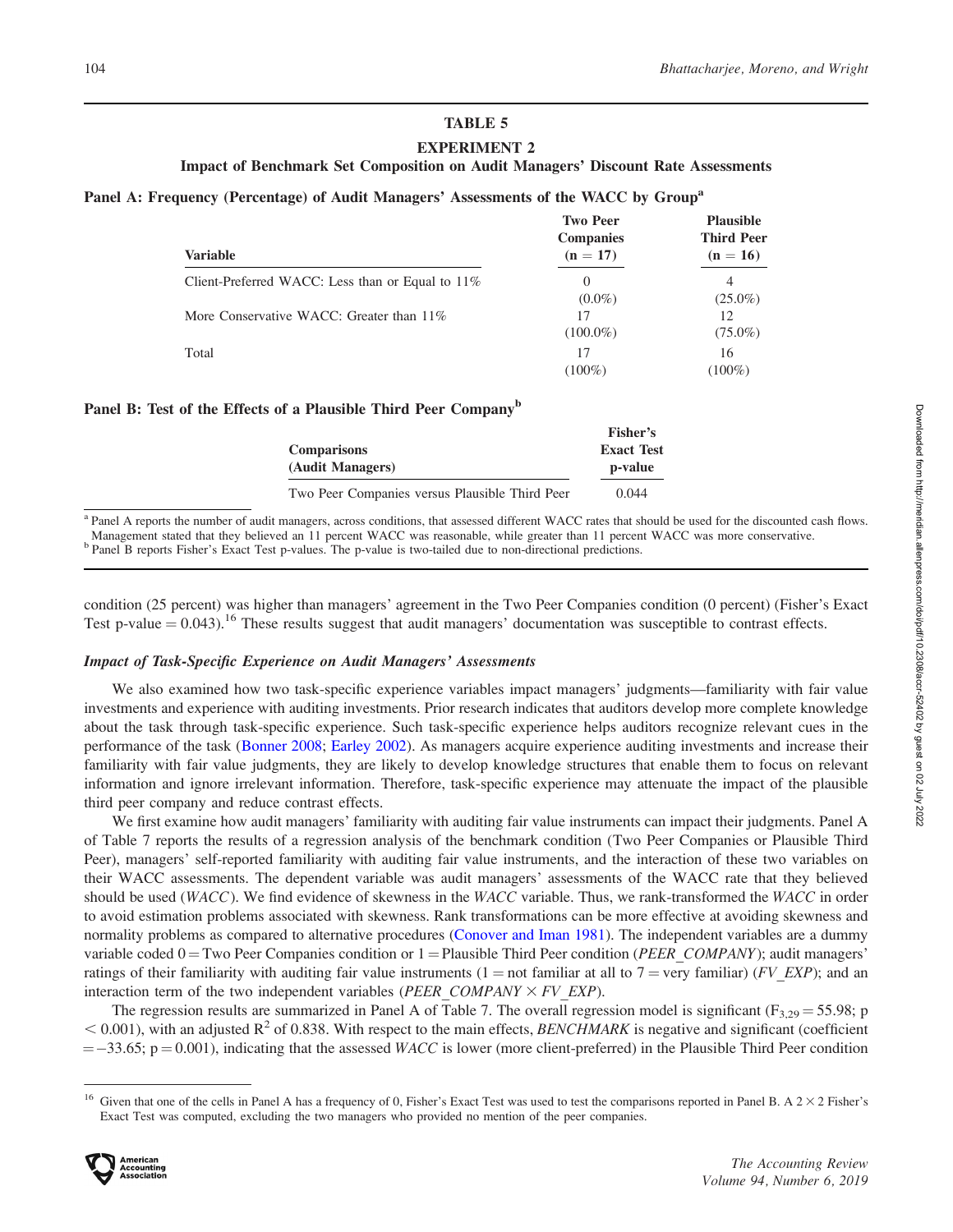# EXPERIMENT 2

# Audit Managers' Documentation of Agreement with the Peer Companies

Panel A: Frequency (Percentage) of Auditor Managers Agreeing or Disagreeing that the Peer Company Comparisons were Appropriate<sup>a</sup>

| <b>Two Peer</b><br><b>Companies</b><br>$(n = 17)$ | <b>Plausible</b><br><b>Third Peer</b><br>$(n = 16)$ |
|---------------------------------------------------|-----------------------------------------------------|
|                                                   | 4                                                   |
| $(0.0\%)$                                         | $(25.0\%)$                                          |
| 16                                                | 11                                                  |
| $(94.2\%)$                                        | $(68.8\%)$                                          |
|                                                   |                                                     |
| $(5.8\%)$                                         | $(6.2\%)$                                           |
| 17                                                | 16                                                  |
| $(100\%)$                                         | $(100\%)$                                           |
|                                                   |                                                     |

#### Panel B: Test of the Effects of a Plausible Third Peer Company<sup>b</sup>

|                                                | Fisher's                     |
|------------------------------------------------|------------------------------|
| <b>Comparisons</b><br>(Audit Managers)         | <b>Exact Test</b><br>p-value |
| Two Peer Companies versus Plausible Third Peer | 0.043                        |

<sup>a</sup> Panel A reports an analysis of the number of audit managers, across conditions, who agreed or disagreed that the client's peer company comparisons were appropriate.

 $b$  Given that one of the cells in Panel A has a frequency of 0, Fisher's Exact Test was utilized to test the comparisons reported in Panel B. A 2  $\times$  2 Fisher's Exact Test was computed, excluding the two managers who provided no mention of the peer companies. The p-value is two-tailed due to non-directional predictions.

relative to the Two Peer Companies condition. We observe that FV EXP is not significant ( $p > 0.05$ ). The interaction term BENCHMARK  $\times FV$  EXP is positive, but not significant (coefficient = 2.92; p = 0.065). Therefore, fair value familiarity does not attenuate contrast effects.<sup>17</sup>

Panel B of Table 7 examines how audit managers' experience with auditing investments can impact their judgments. We conducted a regression similar to that in Panel A, with the exception of using audit managers' ratings of how often they deal with auditing investments (1 = never to 7 = all the time) as the task experience variable (INV EXP). The overall regression model is significant (F<sub>3,29</sub> = 84.41; p < 0.001), with an adjusted R<sup>2</sup> of 0.887. The main effect BENCHMARK is negative and significant (coefficient  $=-45.81$ ;  $p=0.001$ ), indicating that the assessed WACC is lower (more client-preferred) in the Plausible Third Peer condition compared to the Two Peer Companies condition. The coefficient for INV EXP is not significant (p  $\geq$ 0.05). However, the interaction term BENCHMARK  $\times$  INV EXP is positive and significant (coefficient = 4.71; p = 0.025). Thus, as experience with auditing investments increases, the effect of the plausible third peer company decreases given that the assessed WACC becomes higher (more conservative) in the Plausible Third Peer condition. It appears that audit managers with more task-specific experience in investing may be less susceptible to contrast effects from the benchmark set composition.<sup>18</sup>

## V. CONCLUSION

Our findings suggest that auditors may be inappropriately influenced by the set of peer companies that clients provide to support their estimates or the assumptions underlying these estimates. In Experiment 1, audit seniors assessed a lower WACC



 $17$  As recommended by [Aiken and West \(1991\)](#page-16-0), as an additional analysis, the continuous independent variable (including the corresponding interaction) was mean-centered to minimize correlations between main effects and interactions. Regressions using the mean-centered variables produced identical results as those reported in Table 7. <sup>18</sup> We ran the same two regressions as reported in Table 7 using the data from Experiment 1 (audit seniors without structured guidance). The results

indicate that the interaction terms in either regression were not significant. This indicates that audit seniors with more task-specific experience may not exhibit the same attenuation of contrast effects as audit managers.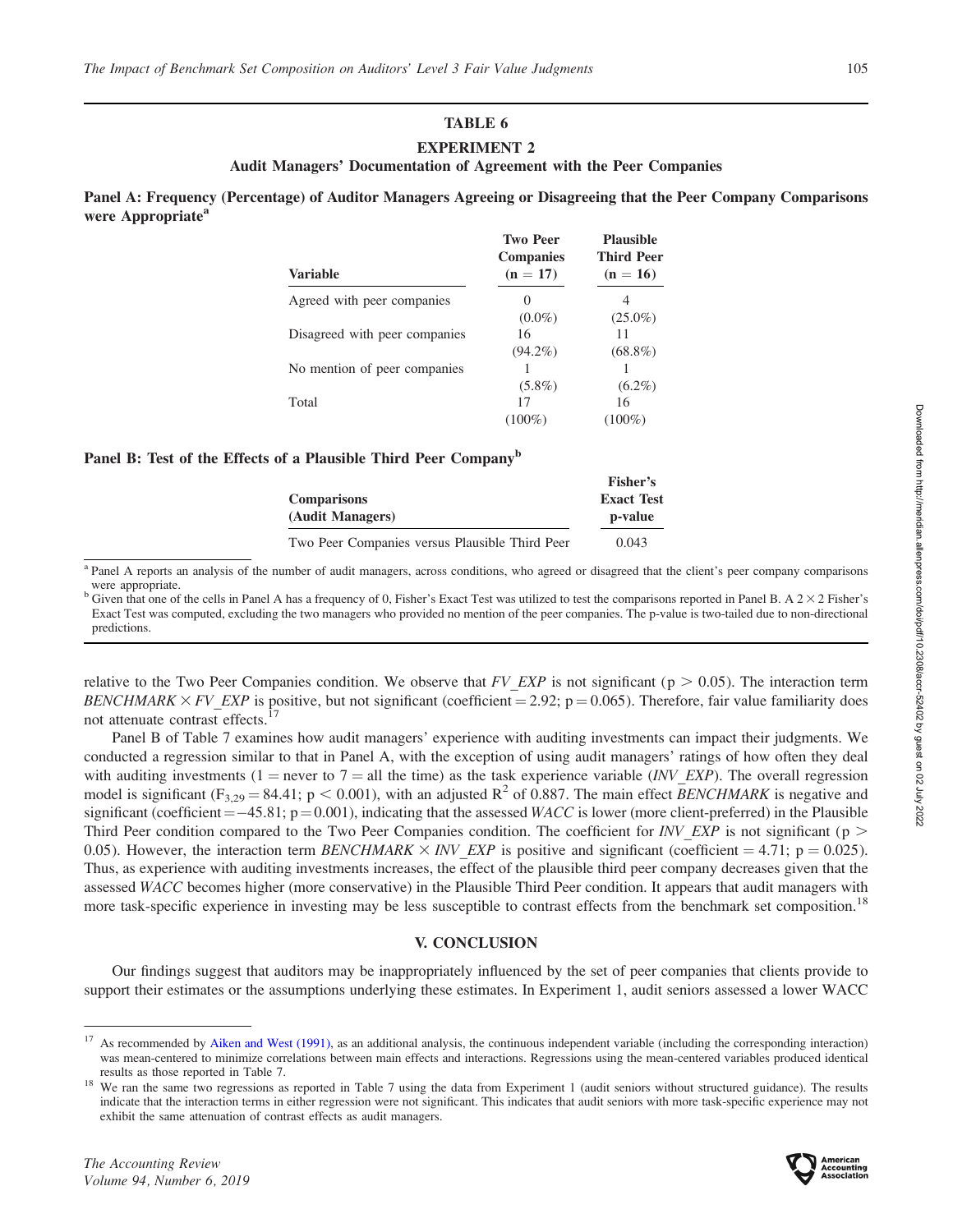## EXPERIMENT 2 Impact of Task-Specific Experience on Audit Managers' Assessments

# Panel A: Regression Results—Impact of Familiarity with Auditing Fair Value on Audit Managers' Discount Rate **Assessments**

 $WACC = b_0 + b_1PEER\text{-}COMPANY + b_2FV\text{-}EXP + b_3PEER\text{-}COMPANY \times FV\text{-}EXP + e$ 

| Std.<br><b>Error</b> |                                   |             |                      |
|----------------------|-----------------------------------|-------------|----------------------|
|                      |                                   | t-statistic | p-value <sup>a</sup> |
|                      | 7.19                              | 3.47        | 0.002                |
|                      |                                   |             |                      |
|                      | 9.15                              | $-3.67$     | 0.001                |
|                      | 1.19                              | 0.01        | 0.999                |
|                      | 1.52                              | 1.96        | 0.065                |
|                      | 25.00<br>$-33.65$<br>0.01<br>2.92 |             |                      |

Model:  $n = 33$ ;  $R^2 = 0.853$ ; Adjusted  $R^2 = 0.838$ ; F-ratio = 55.98; Significance  $F < 0.001$ .

# Panel B: Regression Results—Impact of Experience with Auditing Investments on Audit Managers' Discount Rate **Assessments**

 $WACC = b_0 + b_1PEER\_COMPANY + b_2INV\_EXP + b_3PEER\_COMPANY \times INV\_EXP + e$ 

| <b>Variables</b>              | Std.     |              |             |                      |
|-------------------------------|----------|--------------|-------------|----------------------|
|                               |          | <b>Error</b> | t-statistic | p-value <sup>a</sup> |
| Constant                      | 16.81    | 10.16        | 1.65        | 0.109                |
| Experimental Variables        |          |              |             |                      |
| PEER COMPANY                  | $-45.81$ | 12.61        | $-3.63$     | 0.001                |
| <b>INV EXP</b>                | 1.28     | 1.59         | 0.80        | 0.426                |
| PEER COMPANY $\times$ INV EXP | 4.71     | 1.98         | 2.36        | 0.025                |

Model:  $n = 33$ ;  $R^2 = 0.897$ ; Adjusted  $R^2 = 0.887$ ; F-ratio = 84.41; Significance F < 0.001. <br><sup>a</sup> All p-values represent two-tailed tests due to non-directional predictions.

Variable Definitions:

 $WACC =$  audit managers' assessments of the WACC rate that they believed should be used. The variable was rank-transformed in order to avoid estimation problems associated with skewness;

PEER COMPANY = dummy variable coded  $0 = Two$  Peer Companies condition or  $1 =$  Plausible Third Peer condition:

FV EXP = audit managers' ratings of their familiarity with auditing fair value instruments (1 = not familiar at all to 7 = very familiar); and

INV  $EXP =$  audit managers' ratings of how often they deal with auditing investments (1 = never to 7 = all the time).

when the client provided a third low similarity peer that made a moderately similar peer with an aggressive WACC appear more appropriate than when the third peer was not provided. Our results also demonstrate that very structured audit guidance for conducting benchmarking analysis may be somewhat successful in reducing, but not eliminating, contrast effects in audit seniors' judgments. Results from Experiment 2 demonstrate that contrast effects are not eliminated when the task is completed by managers. However, it appears that audit managers may be less susceptible to contrast effects from the benchmark set composition as compared to audit seniors. Importantly, as managers' investment experience increases, the impact of a third plausible peer is reduced.

Our results extend our understanding of audit judgment when evaluating estimates. PCAOB inspection reports have noted auditor deficiencies in evaluating the appropriateness of peer companies in benchmarking analysis. This paper identifies a potential cause for this deficiency: contrast effects from the benchmark set composition influence auditors' evaluations of peers. Since auditors are likely to be assessing benchmark data in other fair value areas, this research has implications for many account areas. In addition, the use of benchmark data are ubiquitous in auditing and accounting, including performance evaluation judgments, investor decision making, capital budgeting decisions, and corporate social responsibility evaluations. Therefore, the implications of contrast effects from the benchmark set are broad-ranging.

Our results should be of interest to both practitioners and regulators. Estimates like Level 3 investments require management to provide subjective inputs and assumptions and, in turn, provide support for these inputs. Management has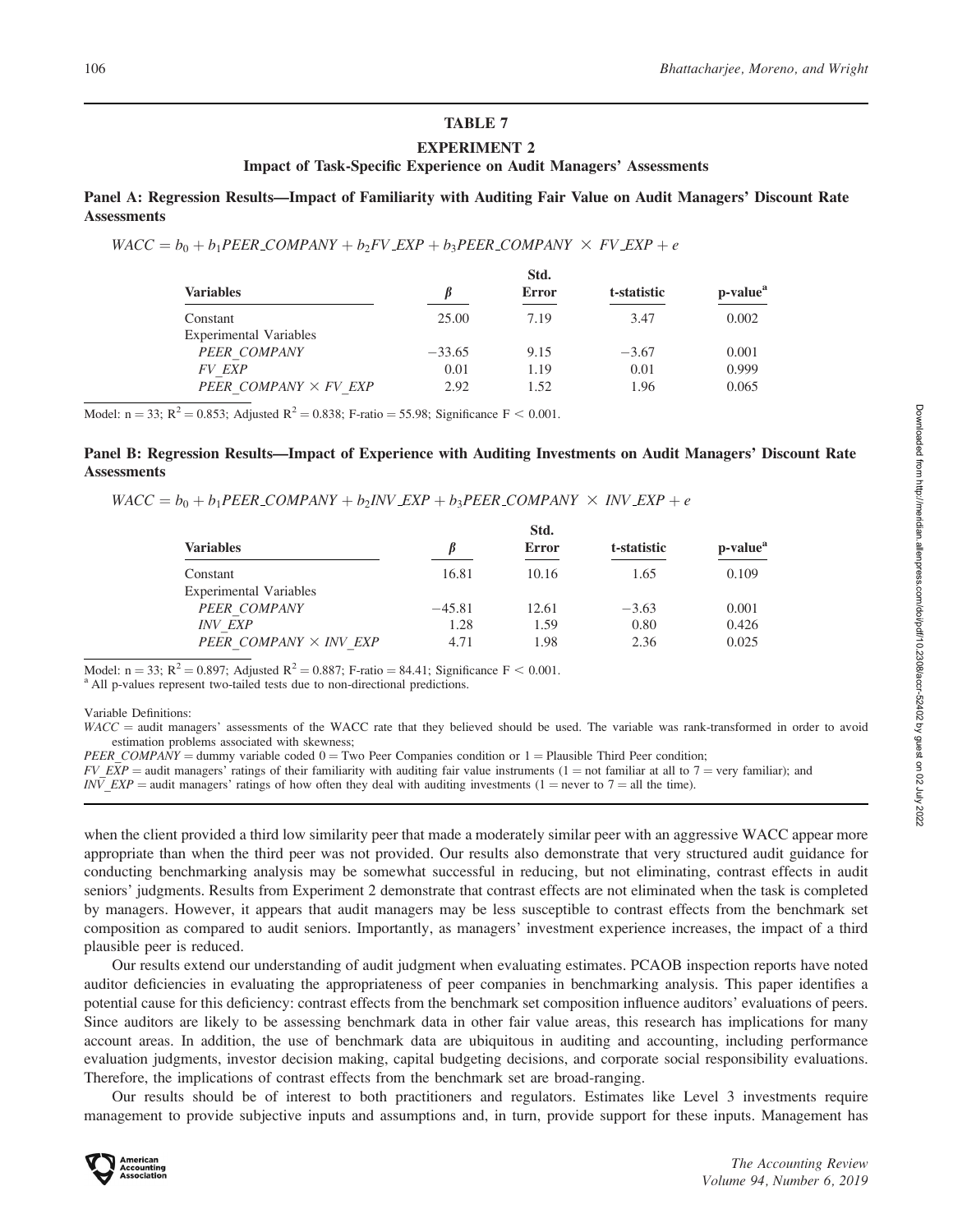<span id="page-16-0"></span>motivation and opportunity to provide overly persuasive evidence to justify these inputs. Audit firms can make auditors aware of the consequences of such persuasion attempts on the evaluations of estimates. Our results also suggest that if lower-level auditors are provided with very structured guidance to conduct benchmarking analysis, these auditors may be less susceptible to contrast effects than auditors who do not receive such guidance. Equally important, our results suggest that firms should understand the benefits of using more experienced auditors for these subjective tasks.

Our study has limitations that offer opportunities for future research to investigate. Our study considered a small set of attributes for the peer companies for auditors to assess. Future research could determine if some attributes (e.g., industry) are easier to evaluate without comparative data and less susceptible to contrast effects than others. Our study examined a small set of peer companies. Future research could examine how the benchmark set size may impact contrast effects. Future research could also examine the impact of contrast effects in other audit tasks that require the assessment of peer companies. Finally, additional research is needed on audit guidance in the fair value area. The structured guidance that we provided in the first experiment was very task-specific and included step-by-step instructions. As such, it may not be generalizable to other tasks. Importantly, our findings demonstrate that structured guidance and audit experience were only partially successful in reducing contrast effects from the benchmark set composition. Future research should focus on ways to reduce the impact of contrast effects identified in the current study on auditor judgment. Given regulators' concerns over audit quality in this area, ways to improve auditor judgment are warranted.

#### REFERENCES

- Acuitas, Inc. 2017. Acuitas, Inc.'s survey of fair value audit deficiencies. Available at: [https://www.aicpa.org/content/dam/aicpa/](https://www.aicpa.org/content/dam/aicpa/interestareas/forensicandvaluation/newsandpublications/downloadabledocuments/2017-pcaob-fair-value-audit-deficiencies-survey.pdf) [interestareas/forensicandvaluation/newsandpublications/downloadabledocuments/2017-pcaob-fair-value-audit-deficiencies-survey.](https://www.aicpa.org/content/dam/aicpa/interestareas/forensicandvaluation/newsandpublications/downloadabledocuments/2017-pcaob-fair-value-audit-deficiencies-survey.pdf) [pdf](https://www.aicpa.org/content/dam/aicpa/interestareas/forensicandvaluation/newsandpublications/downloadabledocuments/2017-pcaob-fair-value-audit-deficiencies-survey.pdf)
- Agresti, A. 1996. An Introduction to Categorical Data Analysis. Hoboken, NJ: John Wiley & Sons.
- Aiken, L. S., and S. G. West. 1991. Multiple Regression: Testing and Interpreting Regressions. London, U.K.: Sage.
- Asay, H. S., T. Brown, M. W. Nelson, and T. J. Wilks. 2017. The effects of out-of-regime guidance on auditor judgments about appropriate application of accounting standards. Contemporary Accounting Research 34 (2): 1026–1047. [https://doi.org/10.1111/](https://doi.org/10.1111/1911-3846.12281) [1911-3846.12281](https://doi.org/10.1111/1911-3846.12281)
- Bhatia, S. 2013. Associations and the accumulation of preference. Psychological Review 120 (3): 522–543. [https://doi.org/10.1037/](https://doi.org/10.1037/a0032457) [a0032457](https://doi.org/10.1037/a0032457)
- Bhattacharjee, S., M. J. Maletta, and K. K. Moreno. 2007. The cascading of contrast effects on auditors' judgments in multiple client audit environments. The Accounting Review 82 (5): 1097–1117. <https://doi.org/10.2308/accr.2007.82.5.1097>
- Bonner, S. E. 2008. Judgment and Decision Making in Accounting. Upper Saddle River, NJ: Pearson/Prentice Hall.
- Cannon, N. H., and J. C. Bedard. 2017. Auditing challenging fair value measurements: Evidence from the field. The Accounting Review 92 (4): 81–114. <https://doi.org/10.2308/accr-51569>
- Carlson, K., and S. Bond. 2006. Improving preference assessment: Limiting the effect of context through pre-exposure to attribute levels. Management Science 52 (3): 410–421. <https://doi.org/10.1287/mnsc.1050.0434>
- Ceres. 2011. A single measure, unbiased results: Ceres, Tellus unveil global initiative for a standardized, comprehensive corporate sustainability rating. (June 9). CSRwire.com. Available at: [https://www.csrwire.com/press\\_releases/32411-A-Single-Measure-](https://www.csrwire.com/press_releases/32411-A-Single-Measure-Unbiased-Results-Ceres-Tellus-Unveil-Global-Initiative-for-a-Standardized-Comprehensive-Corporate-Sustainability-Rating)[Unbiased-Results-Ceres-Tellus-Unveil-Global-Initiative-for-a-Standardized-Comprehensive-Corporate-Sustainability-Rating](https://www.csrwire.com/press_releases/32411-A-Single-Measure-Unbiased-Results-Ceres-Tellus-Unveil-Global-Initiative-for-a-Standardized-Comprehensive-Corporate-Sustainability-Rating)
- Christensen, B. E., S. M. Glover, and D. A. Wood. 2012. Extreme estimation uncertainty in fair value estimates: Implications for audit assurance. Auditing: A Journal of Practice & Theory 31 (1): 127–146. <https://doi.org/10.2308/ajpt-10191>
- Church, B. K., and L. B. Shefchik. 2012. PCAOB inspections and large accounting firms. Accounting Horizons 26 (1): 43–63. [https://doi.](https://doi.org/10.2308/acch-50077) [org/10.2308/acch-50077](https://doi.org/10.2308/acch-50077)
- Conover, W. J., and R. L. Iman. 1981. Rank transformations as a bridge between parametric and nonparametric statistics. American Statistician 35 (3): 124–129.
- Damisch, L., T. Mussweiler, and H. Plessner. 2006. Olympic medals as fruits of comparison? Assimilation and contrast in sequential performance judgments. Journal of Experimental Psychology: Applied 12 (3): 166–178. [https://doi.org/10.1037/1076-898X.12.3.](https://doi.org/10.1037/1076-898X.12.3.166) [166](https://doi.org/10.1037/1076-898X.12.3.166)
- Dhar, R., and I. Simonson. 2003. The effect of forced choice on choice. Journal of Marketing Research 40 (2): 146–160. [https://doi.org/](https://doi.org/10.1509/jmkr.40.2.146.19229) [10.1509/jmkr.40.2.146.19229](https://doi.org/10.1509/jmkr.40.2.146.19229)
- Earley, C. E. 2001. Knowledge acquisition in auditing: Training novice auditors to recognize cue relationships in real estate valuation. The Accounting Review 76 (1): 81–97. <https://doi.org/10.2308/accr.2001.76.1.81>
- Earley, C. E. 2002. The differential use of information by experienced and novice auditors in the performance of ill-structured audit tasks. Contemporary Accounting Research 19 (4): 595–614. <https://doi.org/10.1506/XWDP-PHRH-Q3J9-XLXL>
- Englich, B., and T. Mussweiler. 2001. Sentencing under uncertainty: Anchoring effects in the courtroom. Journal of Applied Social Psychology 31 (7): 1535–1551. <https://doi.org/10.1111/j.1559-1816.2001.tb02687.x>